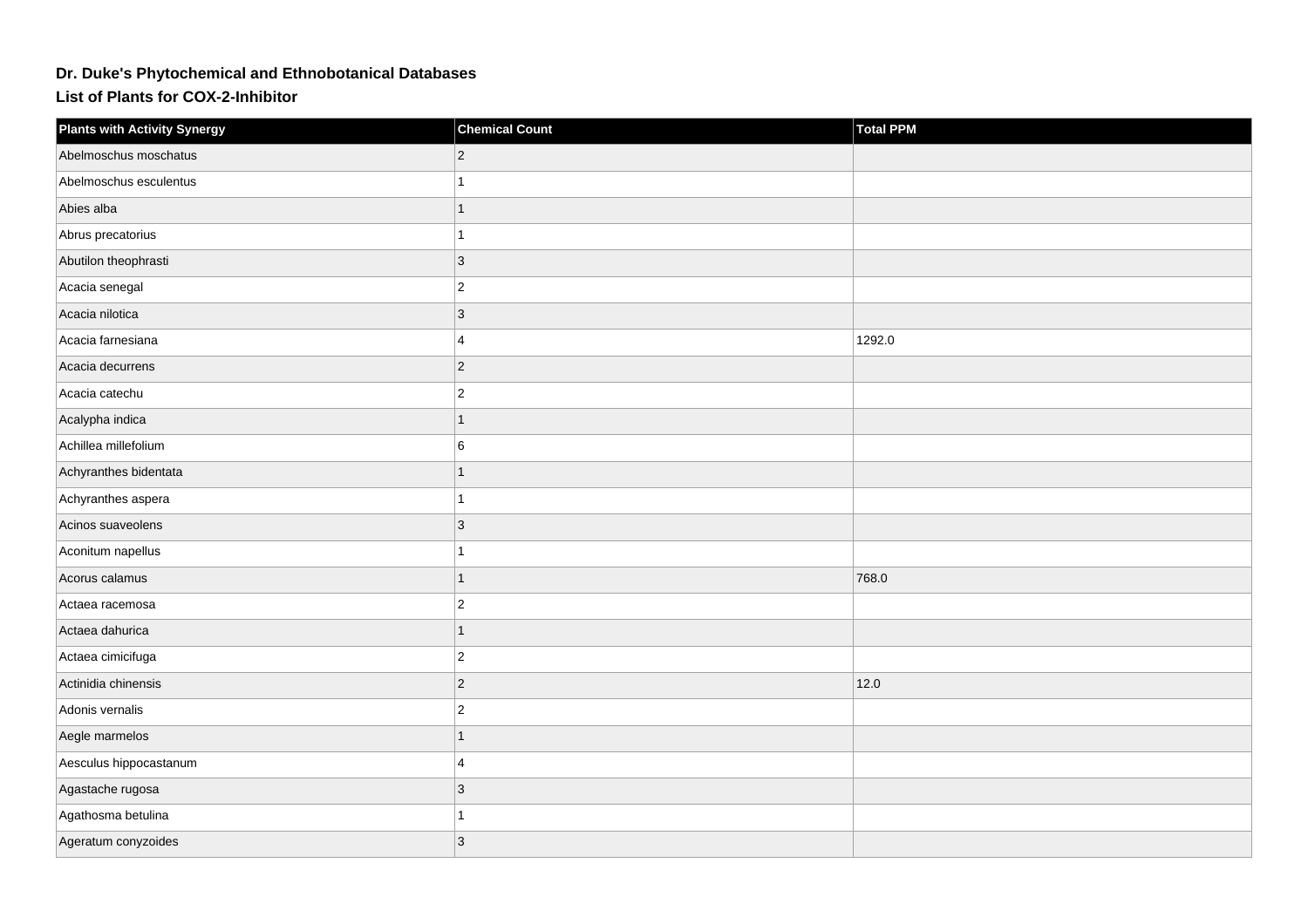| <b>Plants with Activity Synergy</b> | <b>Chemical Count</b>   | Total PPM |
|-------------------------------------|-------------------------|-----------|
| Aglaonema commutatum                | 1                       |           |
| Agrimonia eupatoria                 | 6                       | 12000.0   |
| Ailanthus altissima                 | 1                       |           |
| Akebia quinata                      | $\mathbf{1}$            |           |
| Albizia lebbeck                     | $\overline{\mathbf{4}}$ |           |
| Aleurites moluccana                 | 1                       |           |
| Allium schoenoprasum                | $\overline{4}$          | 1078.0    |
| Allium sativum var. sativum         | 9                       | 604.34    |
| Allium cepa                         | $\overline{7}$          | 96676.0   |
| Allium ampeloprasum                 | $ 2\rangle$             | 765.6     |
| Alnus glutinosa                     | 1                       |           |
| Alocasia macrorrhiza                | 1                       |           |
| Aloe vera                           | 3                       | 6.0       |
| Aloe spp.                           | $\mathbf{1}$            |           |
| Aloysia citrodora                   | $ 2\rangle$             |           |
| Alpinia officinarum                 | $ 3\rangle$             | 1600.0    |
| Alpinia galanga                     | $ 2\rangle$             | 48216.0   |
| Althaea officinalis                 | $\overline{5}$          |           |
| Amaranthus spinosus                 | $\mathbf{1}$            |           |
| Amaranthus sp.                      | $\mathbf{1}$            | 1016.0    |
| Ammi visnaga                        | $ 2\rangle$             |           |
| Ammi majus                          | $\mathbf{1}$            |           |
| Amorphophallus konjac               | 1                       |           |
| Amorphophallus campanulatus         | 1                       | 13.6      |
| Anacardium occidentale              | 3                       | 16097.2   |
| Ananas comosus                      | $ 2\rangle$             | 6.0       |
| Anastatica hierochuntica            | 1                       |           |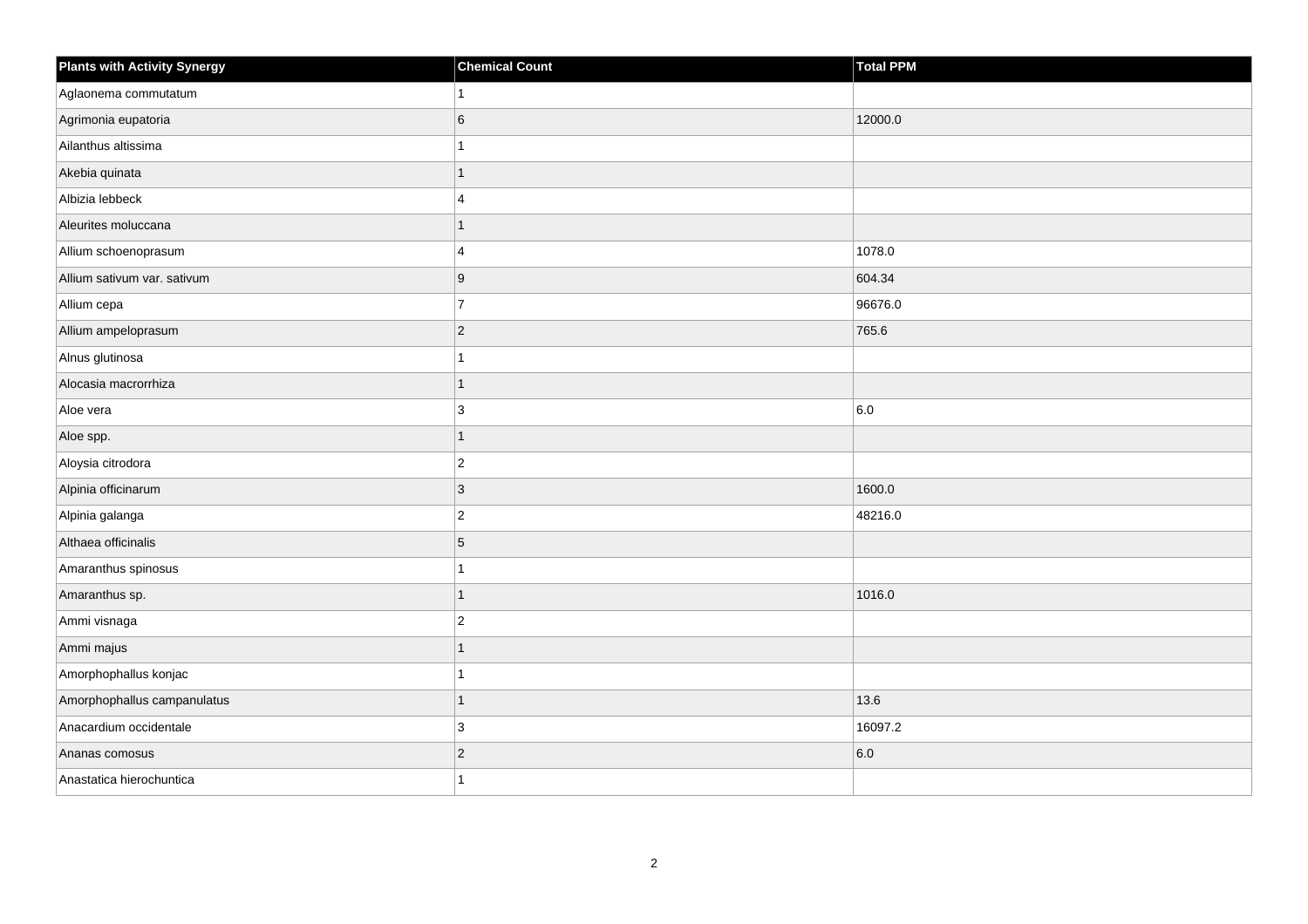| <b>Plants with Activity Synergy</b> | <b>Chemical Count</b> | <b>Total PPM</b>   |
|-------------------------------------|-----------------------|--------------------|
| Andira inermis                      | $\mathbf{1}$          |                    |
| Anemone pulsatilla                  | $\mathbf 2$           |                    |
| Anethum graveolens                  | $\overline{7}$        | 216.0              |
| Angelica sinensis                   | $\mathbf{1}$          | 13.299999999999999 |
| Angelica archangelica               | $\mathbf 2$           |                    |
| Anisochilus carnosus                | $\mathbf{1}$          |                    |
| Annona squamosa                     | $\mathbf{1}$          | 0.4                |
| Annona reticulata                   | $\overline{1}$        | 0.4                |
| Annona muricata                     | $\vert$ 2             | 1.2                |
| Annona glabra                       | $\mathbf{1}$          |                    |
| Annona diversifolia                 | $\mathbf{1}$          |                    |
| Annona cherimola                    | $\mathbf{1}$          | 0.4                |
| Anogeissus latifolia                | $\mathbf{1}$          |                    |
| Apium graveolens                    | $\overline{7}$        | 714.0              |
| Apocynum cannabinum                 | $\overline{1}$        |                    |
| Aquilegia vulgaris                  | $\mathbf{1}$          |                    |
| Arachis hypogaea                    | $\,6$                 | 778.68             |
| Araucaria bidwillii                 | $\overline{c}$        |                    |
| Arbutus unedo                       | $\mathbf{1}$          |                    |
| Arctium lappa                       | 3                     | 5049.5             |
| Arctostaphylos uva-ursi             | $\overline{7}$        | 15344.0            |
| Ardisia japonica                    | $\mathbf{1}$          |                    |
| Areca catechu                       | $\overline{c}$        | 180000.0           |
| Argemone mexicana                   | $\mathbf{1}$          | 820.0              |
| Armoracia rusticana                 | $\overline{4}$        |                    |
| Arnica montana                      | $\overline{2}$        |                    |
| Arracacia xanthorrhiza              | $\overline{1}$        | 7.6                |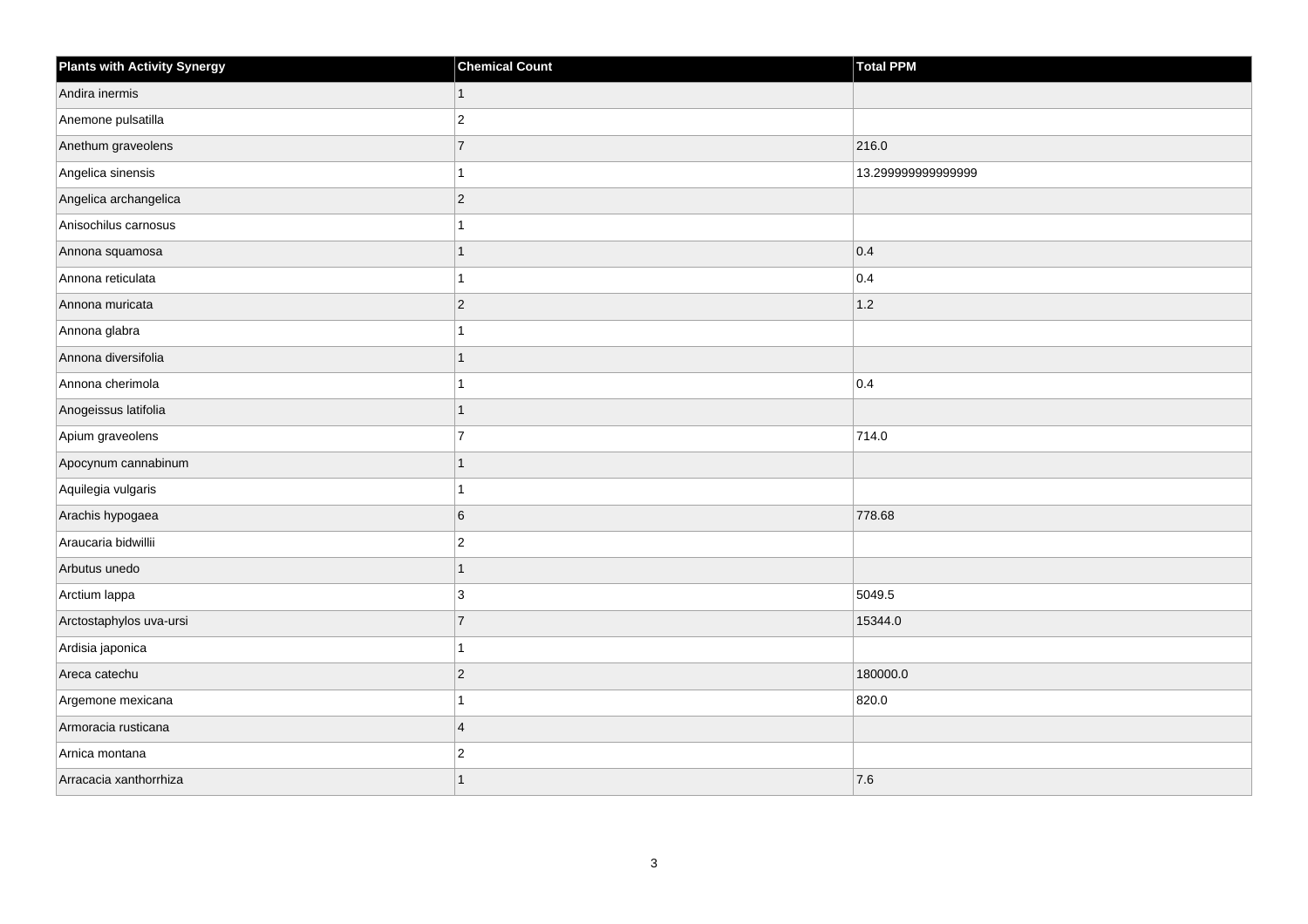| <b>Plants with Activity Synergy</b> | <b>Chemical Count</b> | <b>Total PPM</b> |
|-------------------------------------|-----------------------|------------------|
| Artemisia vulgaris                  | $\mathbf{1}$          | 336.0            |
| Artemisia dracunculus               | 8                     | 154.0            |
| Artemisia capillaris                | $ 2\rangle$           |                  |
| Artemisia annua                     | $\overline{5}$        |                  |
| Artemisia absinthium                | $ 2\rangle$           | 1000.0           |
| Artemisia abrotanum                 | $\overline{1}$        |                  |
| Artocarpus heterophyllus            | $ 2\rangle$           | 16.0             |
| Artocarpus altilis                  | $ 2\rangle$           |                  |
| Asimina triloba                     | $ 3\rangle$           | 5.0              |
| Aspalathus linearis                 | $ 3\rangle$           |                  |
| Asparagus officinalis               | $\overline{4}$        | 498.0            |
| Astragalus membranaceus             | $\overline{4}$        |                  |
| Astrocaryum vulgare                 | 1                     |                  |
| Avena sativa                        | $\overline{4}$        | 767.0            |
| Averrhoa carambola                  | $\mathbf{1}$          |                  |
| Averrhoa bilimbi                    | 1                     |                  |
| Azadirachta indica                  | $ 2\rangle$           | 6000.0           |
| Bactris gasipaes                    | $ 2\rangle$           |                  |
| Ballota nigra                       | $\vert$ 2             |                  |
| Barosma betulina                    | $\mathbf{1}$          |                  |
| Basella alba                        | $\vert$ 2             | 1390.0           |
| Benincasa hispida                   | $\overline{1}$        | 5.0              |
| Berberis vulgaris                   | 6                     |                  |
| Bertholletia excelsa                | $\overline{1}$        |                  |
| Beta vulgaris                       | 5                     | 876.0            |
| Betula lenta                        | 1                     |                  |
| Bidens pilosa                       | 1                     |                  |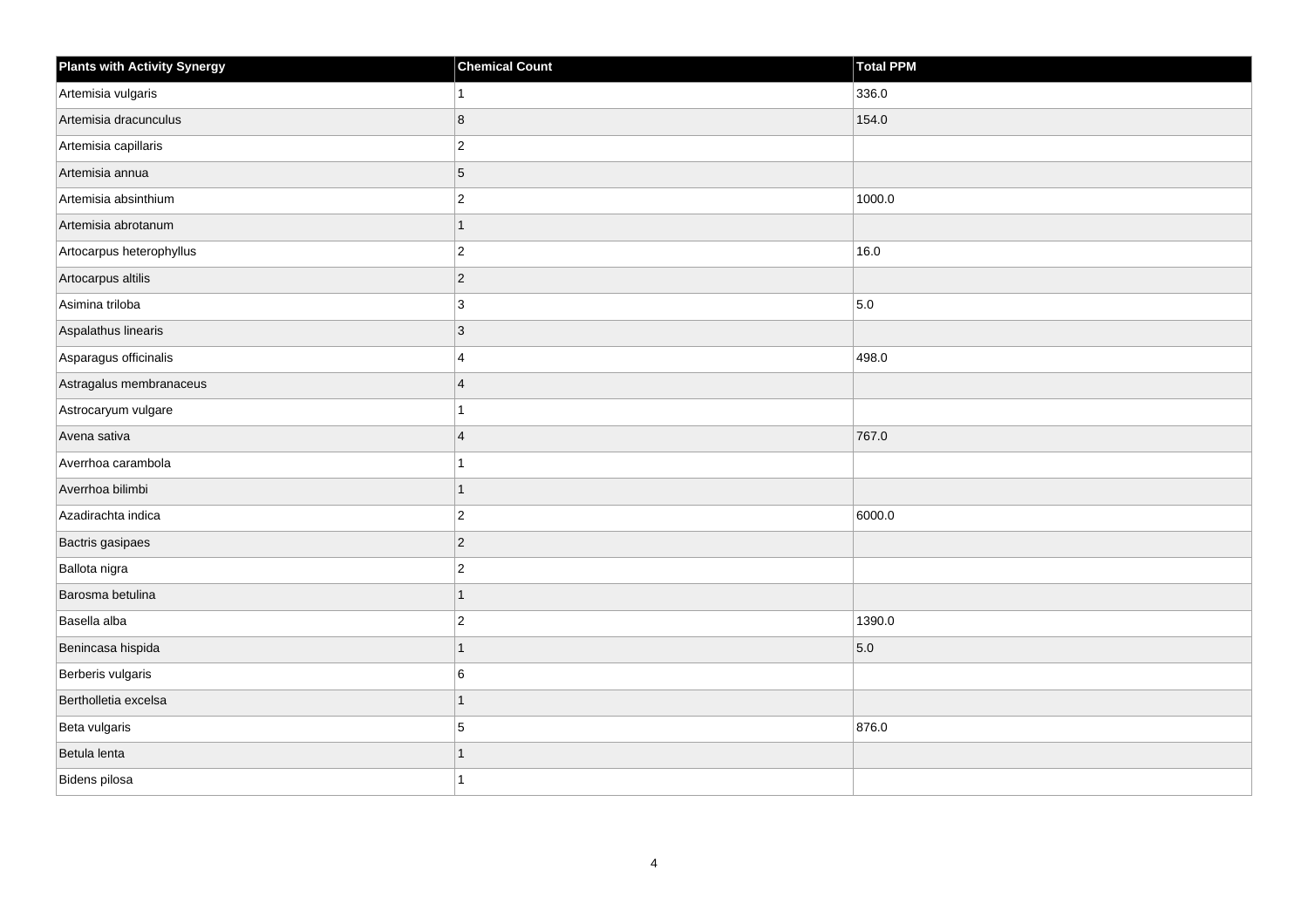| <b>Plants with Activity Synergy</b> | <b>Chemical Count</b> | Total PPM |
|-------------------------------------|-----------------------|-----------|
| Bixa orellana                       | $\overline{2}$        | 119.0     |
| Blighia sapida                      |                       | 36.0      |
| Boehmeria nivea                     | $\overline{2}$        | 806.0     |
| Borago officinalis                  | $\overline{4}$        | 14720.0   |
| Boronia megastigma                  | 1                     |           |
| Boswellia serrata                   | $\overline{2}$        |           |
| Boswellia sacra                     | 1                     |           |
| Brassica rapa                       |                       |           |
| Brassica pekinensis                 |                       | 22.0      |
| Brassica oleracea var. viridis I.   |                       | 656.0     |
| Brassica oleracea var. sabellica I. | $\overline{4}$        | 1076.0    |
| Brassica oleracea var. italica      | 5                     |           |
| Brassica oleracea var. gemmifera    | 3                     | 200.0     |
| Brassica oleracea var. capitata I.  | $\overline{4}$        | 978.0     |
| Brassica oleracea var. botrytis I.  | 5                     | 372.0     |
| Brassica oleracea                   | 3                     | 205.34    |
| Brassica nigra                      | $\overline{2}$        | 950.0     |
| Brassica napus var. napobrassica    |                       |           |
| Brassica chinensis                  | $\overline{1}$        | 770.0     |
| Bromelia pinguin                    |                       | 3.4       |
| Brosimum alicastrum                 |                       |           |
| Bupleurum chinense                  |                       |           |
| Byrsonima crassifolia               |                       |           |
| Caesalpinia pulcherrima             |                       |           |
| Cajanus cajan                       | 1                     | 17.2      |
| Calamintha nepeta                   |                       |           |
| Calathea macrosepala                |                       |           |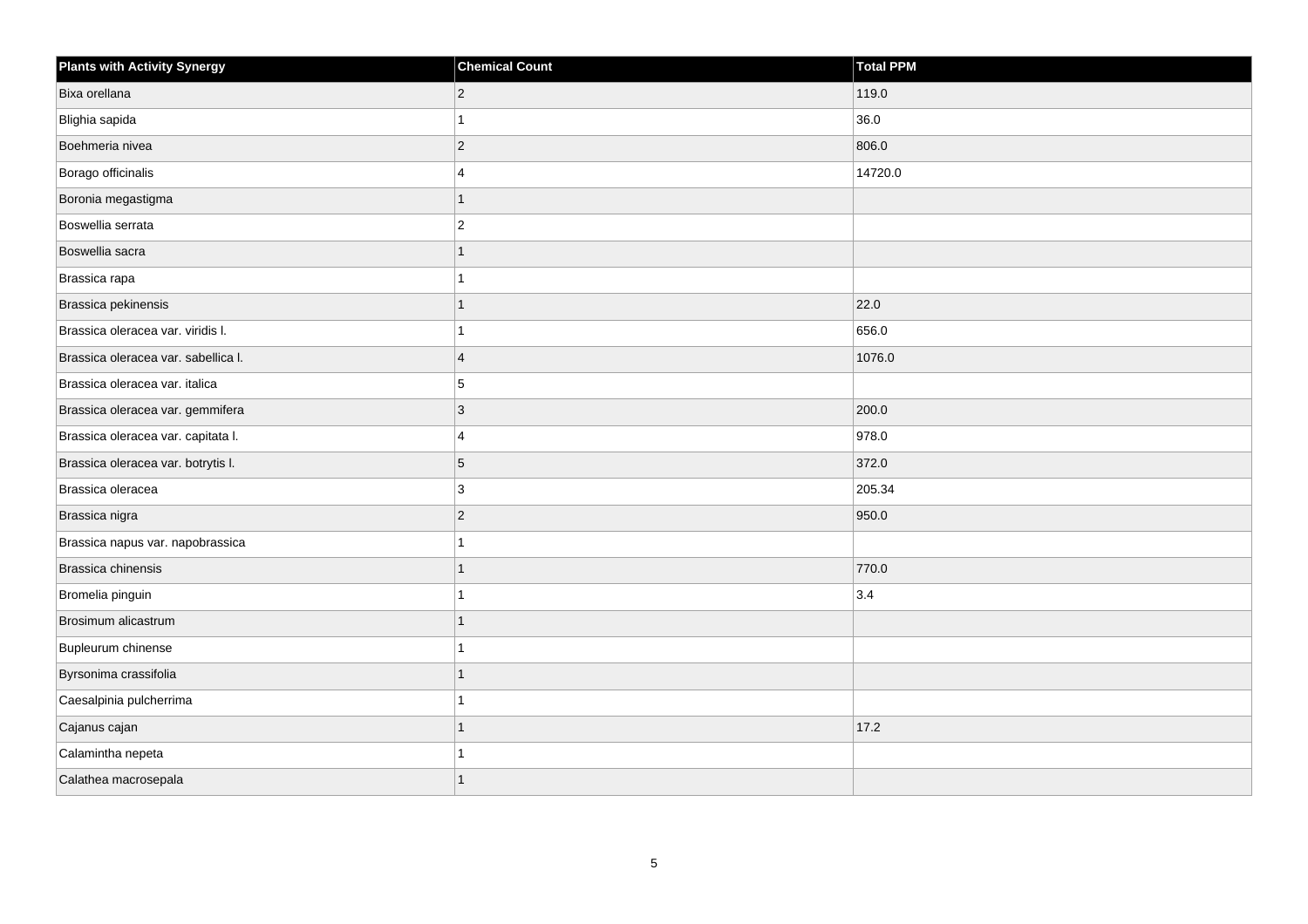| <b>Plants with Activity Synergy</b> | <b>Chemical Count</b> | <b>Total PPM</b>  |
|-------------------------------------|-----------------------|-------------------|
| Calea zacatechichi                  |                       |                   |
| Calendula officinalis               | 6                     | 35000.68          |
| Camellia sinensis                   | 9                     | 46068.0           |
| Camptotheca acuminata               | 1                     |                   |
| Cananga odorata                     | $\overline{2}$        |                   |
| Canavalia ensiformis                |                       | 4.800000000000001 |
| Canna indica                        |                       | 0.6               |
| Cannabis sativa                     |                       | 0.12              |
| Capparis spinosa                    | $\overline{c}$        |                   |
| Capsella bursa-pastoris             | 1                     | 44.0              |
| Capsicum frutescens                 | 5                     | 266.0             |
| Capsicum annuum                     | 3                     | 579.0             |
| Carica pentagona                    |                       |                   |
| Carica papaya                       | 3                     | 1208.0            |
| Carthamus tinctorius                | $\overline{c}$        |                   |
| Carum carvi                         | 5                     | 224.0             |
| Carya illinoensis                   | $\overline{c}$        | 1.66              |
| Casimiroa edulis                    |                       |                   |
| Cassia tora                         | 1                     |                   |
| Castanea sativa                     | 3                     |                   |
| Catalpa bignonioides                | $\overline{a}$        |                   |
| Catha edulis                        | $\overline{1}$        | 36.0              |
| Catharanthus roseus                 | 4                     |                   |
| Caulophyllum thalictroides          | $\overline{2}$        | 48.0              |
| Cedrus deodora                      | 1                     |                   |
| Ceiba pentandra                     | 3                     |                   |
| Centaurea cyanus                    | 5                     |                   |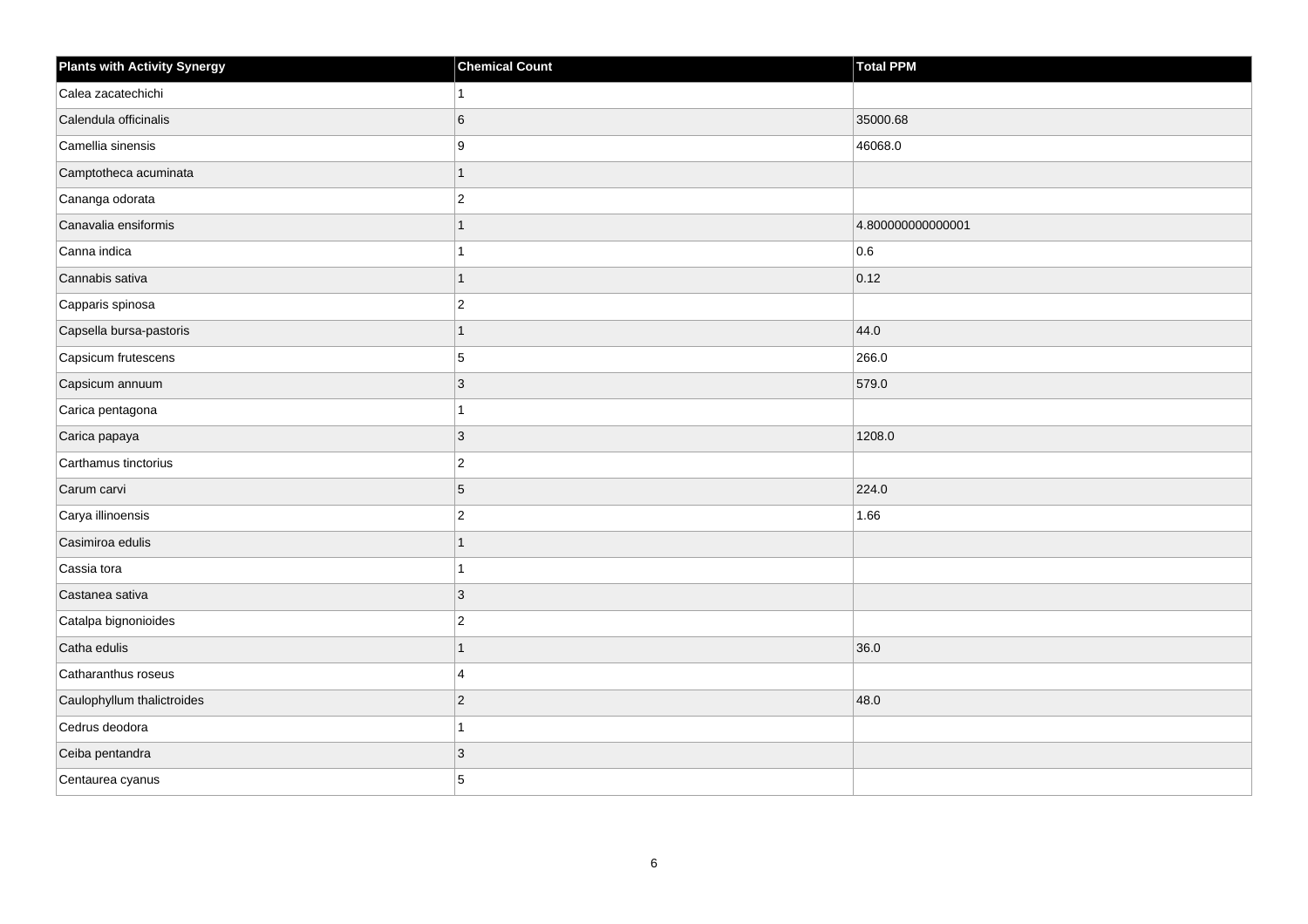| <b>Plants with Activity Synergy</b> | <b>Chemical Count</b> | <b>Total PPM</b> |
|-------------------------------------|-----------------------|------------------|
| Centaurea calcitrapa                | $\overline{2}$        |                  |
| Centaurium erythraea                | $\mathbf{2}$          |                  |
| Centella asiatica                   | $\overline{3}$        | 984.0            |
| Ceratonia siliqua                   | $\overline{2}$        |                  |
| Chamaemelum nobile                  | 3                     | 4.4              |
| Chelidonium majus                   | 1                     |                  |
| Chenopodium quinoa                  | $\mathbf{1}$          |                  |
| Chenopodium ambrosioides            | 1                     | 330.0            |
| Chenopodium album                   | $\overline{c}$        | 632.0            |
| Chimaphila umbellata                | 3                     |                  |
| Chondrus crispus                    | 1                     | 110.0            |
| Chrysanthemum x morifolium          | 1                     |                  |
| Chrysanthemum parthenium            | $\overline{c}$        | 28.0             |
| Chrysanthemum coronarium            | 1                     | 3336.0           |
| Chrysobalanus icaco                 | 1                     |                  |
| Chrysophyllum cainito               |                       |                  |
| Cicer arietinum                     | 1                     | 1.0              |
| Cichorium intybus                   | 5                     | 1990.0           |
| Cichorium endivia                   | $\overline{3}$        | 482.0            |
| Cimicifuga racemosa                 | $\overline{2}$        | 26.4             |
| Cimicifuga dahurica                 | 1                     |                  |
| Cinchona spp                        | 1                     |                  |
| Cinchona pubescens                  | 1                     |                  |
| Cinnamomum verum                    | 5                     | 100644.0         |
| Cinnamomum sieboldii                | $\mathbf{1}$          |                  |
| Cinnamomum camphora                 | 5                     |                  |
| Cinnamomum aromaticum               | 5                     | 22454.0          |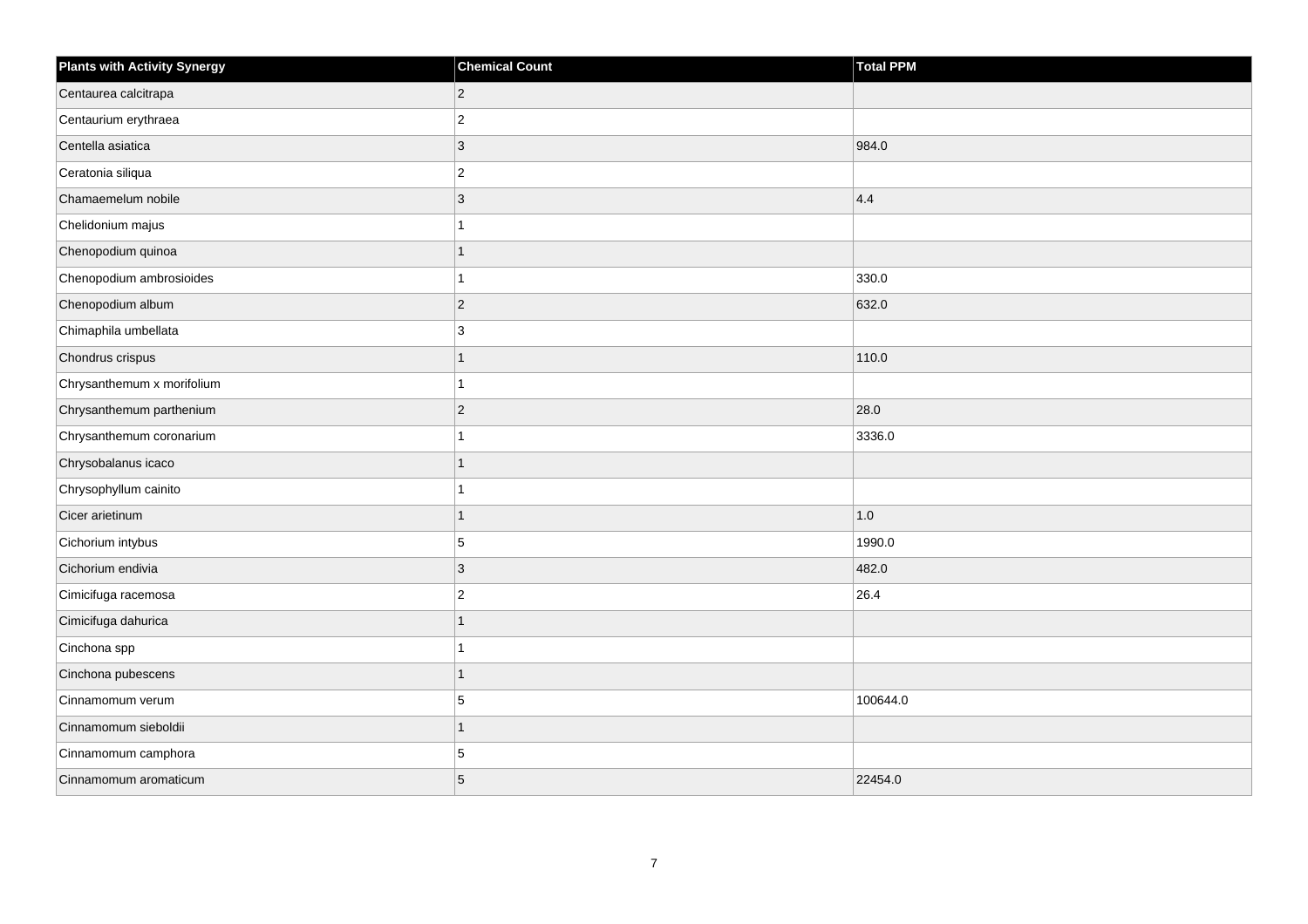| <b>Plants with Activity Synergy</b> | <b>Chemical Count</b>   | Total PPM |
|-------------------------------------|-------------------------|-----------|
| Cistus ladaniferus                  | 1                       | 4200.0    |
| Citrullus lanatus                   | 3                       | 6596.0    |
| Citrullus colocynthis               | 3                       |           |
| Citrus sinensis                     | $ 3\rangle$             | 156.0     |
| Citrus reticulata                   | 3                       | 88.0      |
| Citrus paradisi                     | $\overline{\mathbf{4}}$ | 112.0     |
| Citrus limon                        | 3                       | 74.0      |
| Citrus aurantium                    | 1                       | 54.0      |
| Citrus aurantiifolia                | 1                       | 4.0       |
| Clematis vitalba                    | $\mathbf{1}$            |           |
| Cnicus benedictus                   | 6                       | 146.3     |
| Cnidoscolus chayamansa              | $\overline{1}$          | 850.0     |
| Coccinia grandis                    | $\vert$ 2               |           |
| Cocos nucifera                      | 1                       | 800247.0  |
| Coffea arabica                      | 3                       | 50.0      |
| Coix lacryma-jobi                   | 1                       |           |
| Cola acuminata                      | 3                       | 2.0       |
| Colchicum autumnale                 | $ 2\rangle$             |           |
| Coleus barbatus                     | 1                       |           |
| Collinsonia canadensis              | 1                       |           |
| Colocasia esculenta                 |                         | 597.6     |
| Commiphora wightii                  | 1                       |           |
| Commiphora myrrha                   | $\overline{2}$          |           |
| Conium maculatum                    | 1                       |           |
| Consolida ajacis                    | $\vert$ 2               |           |
| Convallaria majalis                 | 1                       |           |
| Conyza canadensis                   | $\overline{2}$          |           |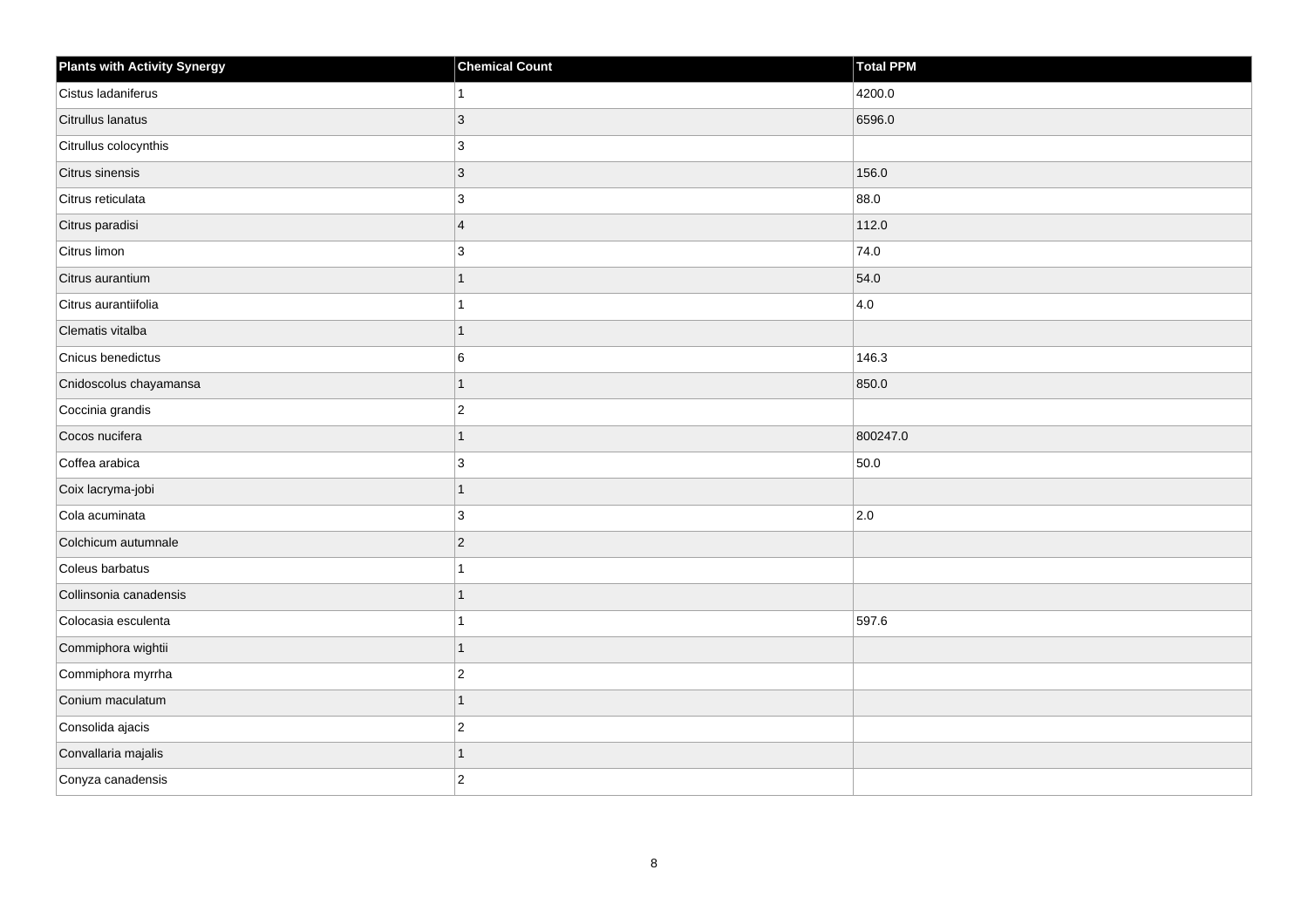| <b>Plants with Activity Synergy</b> | <b>Chemical Count</b> | Total PPM |
|-------------------------------------|-----------------------|-----------|
| Coptis spp                          | $\overline{2}$        | 180000.0  |
| Coptis japonica                     |                       | 140000.0  |
| Coptis chinensis                    | 1                     | 180000.0  |
| Corchorus olitorius                 |                       | 990.0     |
| Coriandrum sativum                  | $\overline{4}$        | 456.0     |
| Coriaria thymifolia                 |                       |           |
| Coriaria myrtifolia                 | 1                     |           |
| Cornus officinalis                  | $\overline{c}$        |           |
| Cornus mas                          | 3                     |           |
| Cornus florida                      | 3                     |           |
| Corydalis spp                       | 1                     |           |
| Corylus avellana                    | 3                     | 0.8       |
| Corylus americana                   | 1                     |           |
| Costus speciosus                    |                       |           |
| Crataegus rhipidophylla             | 6                     |           |
| Crataegus monogyna                  | $\overline{7}$        |           |
| Crataegus laevigata                 | 8                     | 10.4      |
| Crataegus cuneata                   | $\overline{c}$        |           |
| Crescentia alata                    | $\overline{1}$        | 0.4       |
| Crocus sativus                      | 5                     |           |
| Croton tiglium                      | 1                     | 500.0     |
| Croton lechleri                     | $\overline{2}$        |           |
| Croton eluteria                     |                       |           |
| Cryptostegia grandifolia            |                       |           |
| Cucumis sativus                     | $\overline{2}$        | 16.0      |
| Cucumis melo                        | 3                     | 18242.0   |
| Cucurbita spp                       | $\overline{2}$        | 323.8     |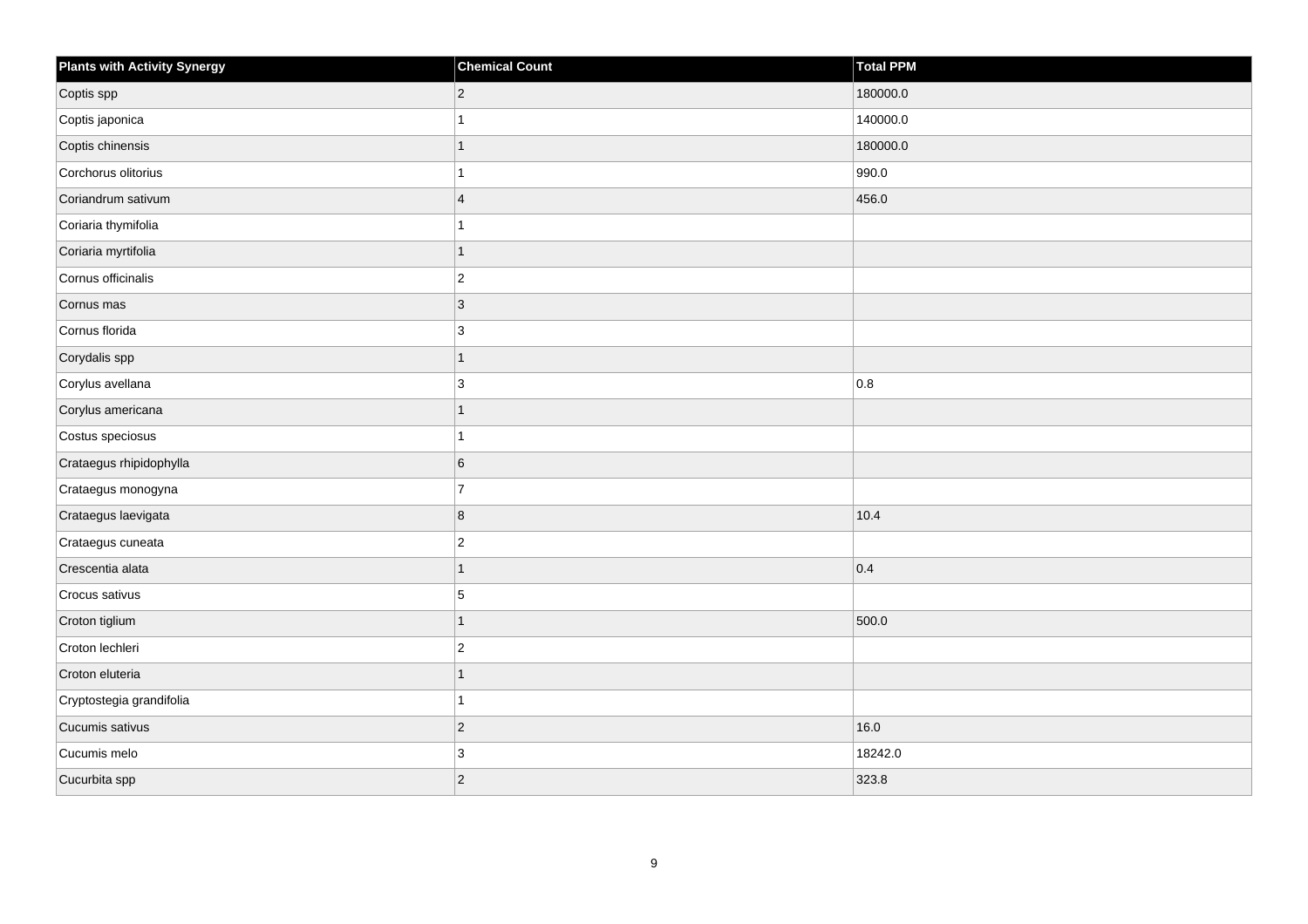| <b>Plants with Activity Synergy</b> | <b>Chemical Count</b> | <b>Total PPM</b> |
|-------------------------------------|-----------------------|------------------|
| Cucurbita pepo                      | 6                     | 2305.0           |
| Cuminum cyminum                     | $\overline{2}$        | 16.0             |
| Curcuma zedoaria                    | 1                     | 2000.0           |
| Curcuma xanthorrhiza                | $\mathbf{1}$          | 20000.0          |
| Curcuma longa                       | $\overline{7}$        | 106498.0         |
| Cuscuta reflexa                     | 1                     |                  |
| Cyamopsis tetragonoloba             | 4                     |                  |
| Cycas revoluta                      | 1                     |                  |
| Cyclanthera pedata                  | 1                     | 164.0            |
| Cydonia oblonga                     | $\mathbf{1}$          | 32.0             |
| Cymbopogon winterianus              | 1                     | 932.0            |
| Cymbopogon citratus                 | $\overline{1}$        |                  |
| Cynara cardunculus                  | 5                     | 310.0            |
| Cyperus rotundus                    | $\overline{1}$        |                  |
| Cyphomandra betacea                 | $\overline{c}$        | 64.0             |
| Cyrtosperma chamissonis             | $\overline{1}$        | 0.4              |
| Cytisus scoparius                   |                       |                  |
| Daemonorops draco                   | $\overline{1}$        |                  |
| Daphne genkwa                       | 1                     |                  |
| Datura stramonium                   | $\overline{1}$        |                  |
| Daucus carota                       | $\overline{7}$        | 42236.0          |
| Dianthus caryophyllus               | $\overline{c}$        |                  |
| Digitalis purpurea                  | $\overline{2}$        |                  |
| Dioscorea villosa                   | 1                     |                  |
| Dioscorea sp.                       | 1                     | 38.0             |
| Dioscorea pentaphylla               | 1                     |                  |
| Dioscorea alata                     | 1                     | 0.4              |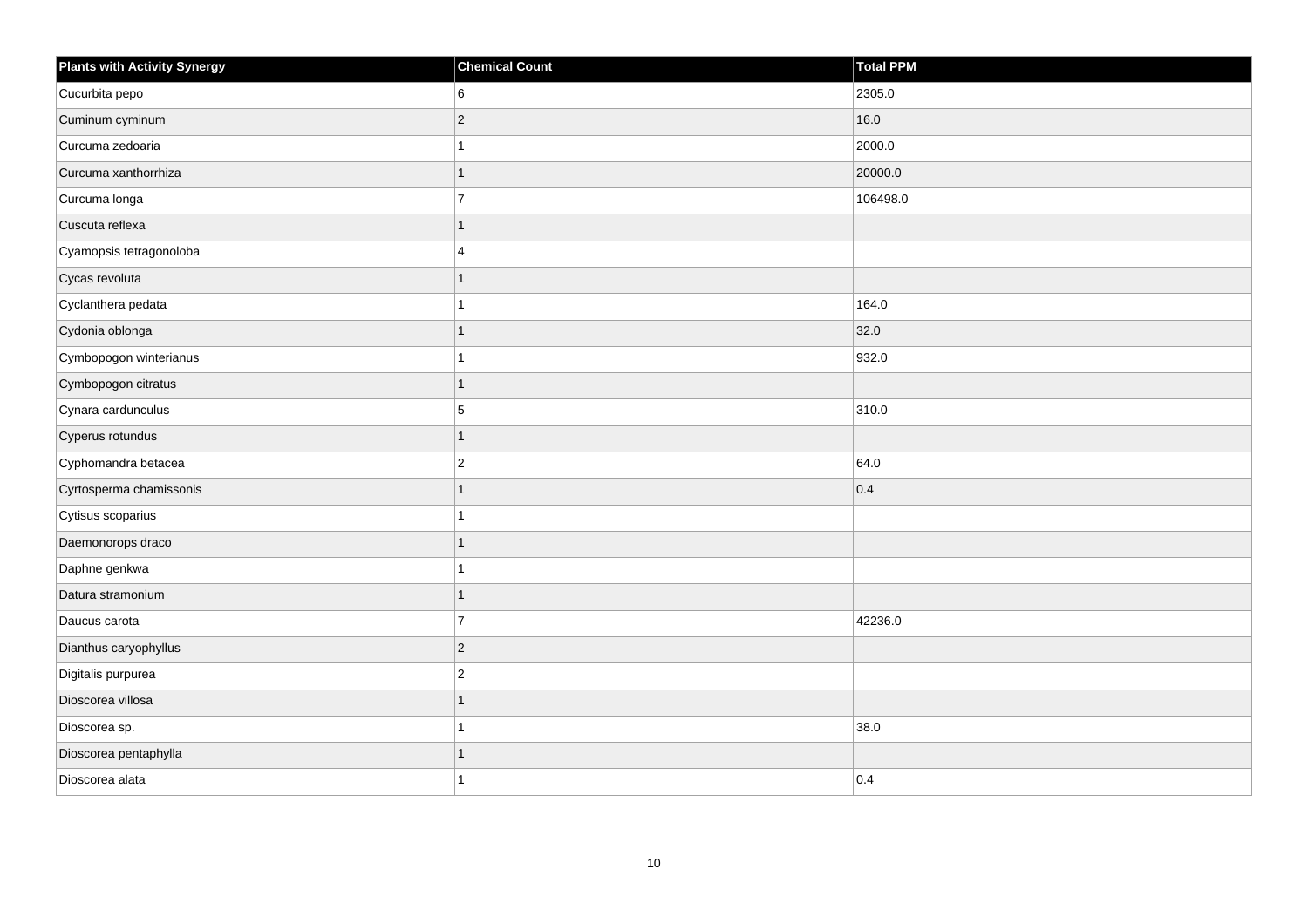| <b>Plants with Activity Synergy</b> | <b>Chemical Count</b> | Total PPM |
|-------------------------------------|-----------------------|-----------|
| Diospyros virginiana                | $ 2\rangle$           |           |
| Diospyros digyna                    | $\overline{1}$        |           |
| Dipsacus fullonum                   | $\mathbf{1}$          |           |
| Dipteryx odorata                    | $\mathbf{1}$          |           |
| Dodonaea viscosa                    | $\mathbf{3}$          |           |
| Drimys winteri                      | 3                     |           |
| Duboisia myoporoides                | $\mathbf{1}$          |           |
| Duchesnea indica                    | $\mathbf{1}$          |           |
| Durio zibethinus                    | $\mathbf{1}$          |           |
| Echinacea spp                       | 5                     | 4.4       |
| Echinacea purpurea                  | $\mathbf 2$           |           |
| Echinacea angustifolia              | 3                     |           |
| Elaeagnus umbellatus                | $\mathbf{1}$          |           |
| Elaeagnus pungens                   | $\mathbf 2$           |           |
| Elaeagnus commutata                 | $\mathbf{1}$          |           |
| Elaeagnus angustifolia              | $\overline{4}$        |           |
| Elaeis guineensis                   | $\mathbf{1}$          |           |
| Eleocharis dulcis                   | $\mathbf{1}$          |           |
| Elettaria cardamomum                | $\vert$ 2             |           |
| Eleutherococcus senticosus          | 3                     |           |
| Elsholtzia blanda                   | $\mathbf{1}$          |           |
| Ephedra sinica                      | $\overline{4}$        | 74.3      |
| Equisetum hyemale                   | $\mathbf{1}$          |           |
| Equisetum arvense                   | 5                     | 99.0      |
| Eriobotrya japonica                 | 6                     | 136.0     |
| Eriodictyon californicum            | $\mathbf 2$           |           |
| Eryngium foetidum                   | $\overline{1}$        |           |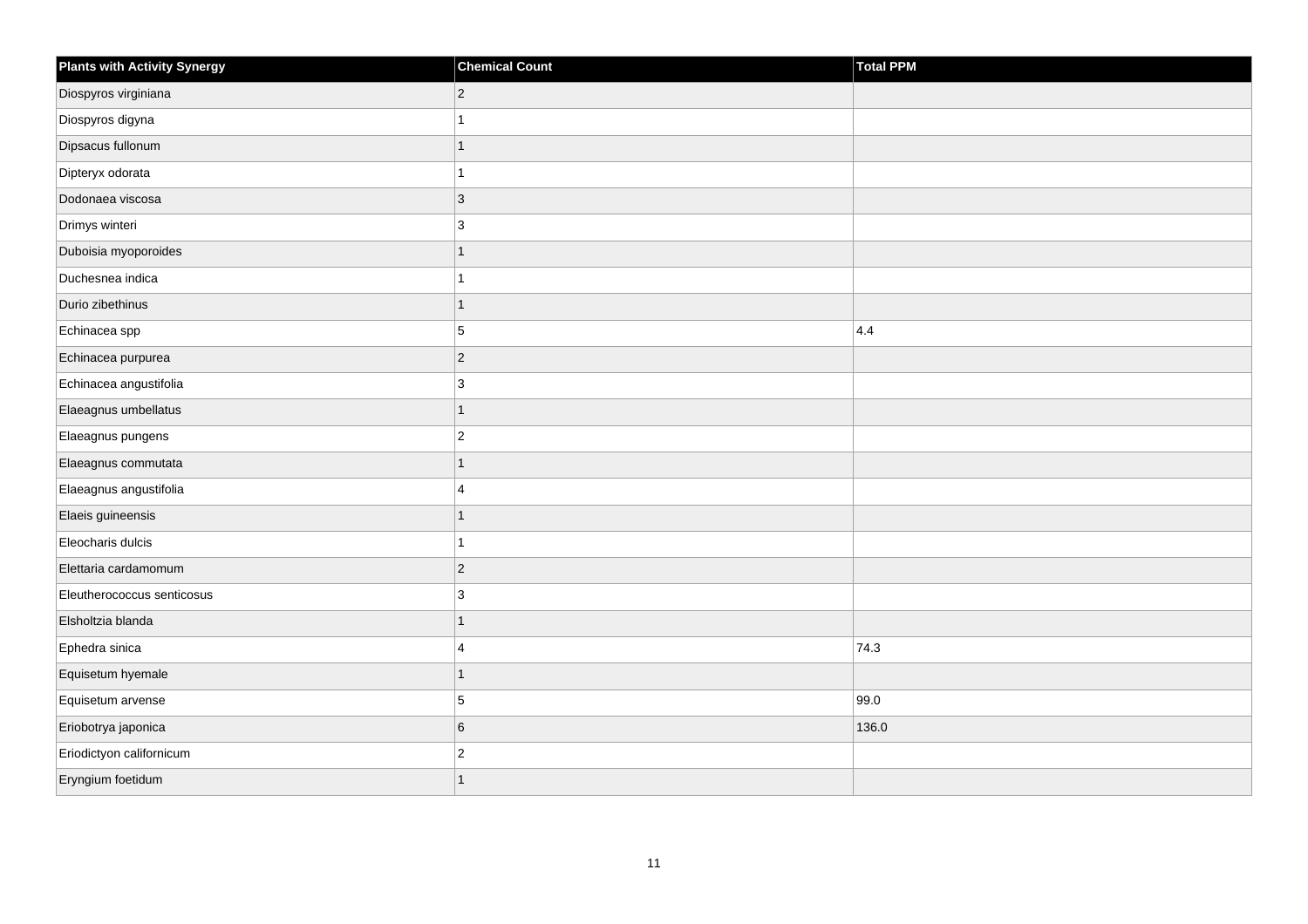| <b>Plants with Activity Synergy</b> | <b>Chemical Count</b> | <b>Total PPM</b> |
|-------------------------------------|-----------------------|------------------|
| Erythrina fusca                     |                       | 250.0            |
| Erythrina berteroana                | 1                     | 28.0             |
| Erythroxylum coca                   | 3                     | 14.0             |
| Eschscholzia californica            | 1                     |                  |
| Eucalyptus wandoo                   |                       |                  |
| Eucalyptus grandis                  | 1                     |                  |
| Eucalyptus globulus                 | 6                     |                  |
| Eucalyptus citriodora               | $\overline{2}$        |                  |
| Eucalyptus brassiana                |                       |                  |
| Eucommia ulmoides                   | 1                     |                  |
| Eugenia uniflora                    |                       |                  |
| Eugenia floribunda                  |                       |                  |
| Eugenia brasiliensis                | 1                     |                  |
| Euodia rutaecarpa                   | 3                     |                  |
| Eupatorium perfoliatum              | 3                     |                  |
| Euphorbia pulcherrima               | $\overline{1}$        |                  |
| Euphorbia lathyris                  | $\overline{c}$        |                  |
| Euphorbia hirta                     | $\overline{3}$        |                  |
| Euphrasia officinalis               | 5                     | 146.2            |
| Fagopyrum esculentum                | $\overline{4}$        |                  |
| Fallopia japonica                   | 3                     | 13400.0          |
| Ficus carica                        | 8                     | 32.0             |
| Filipendula ulmaria                 | 3                     |                  |
| Foeniculum vulgare                  | 5                     | 484.0            |
| Forsythia suspensa                  | 3                     |                  |
| Fragaria spp                        | 5                     | 82.0             |
| Frangula purshiana                  | $\overline{2}$        | 91.0             |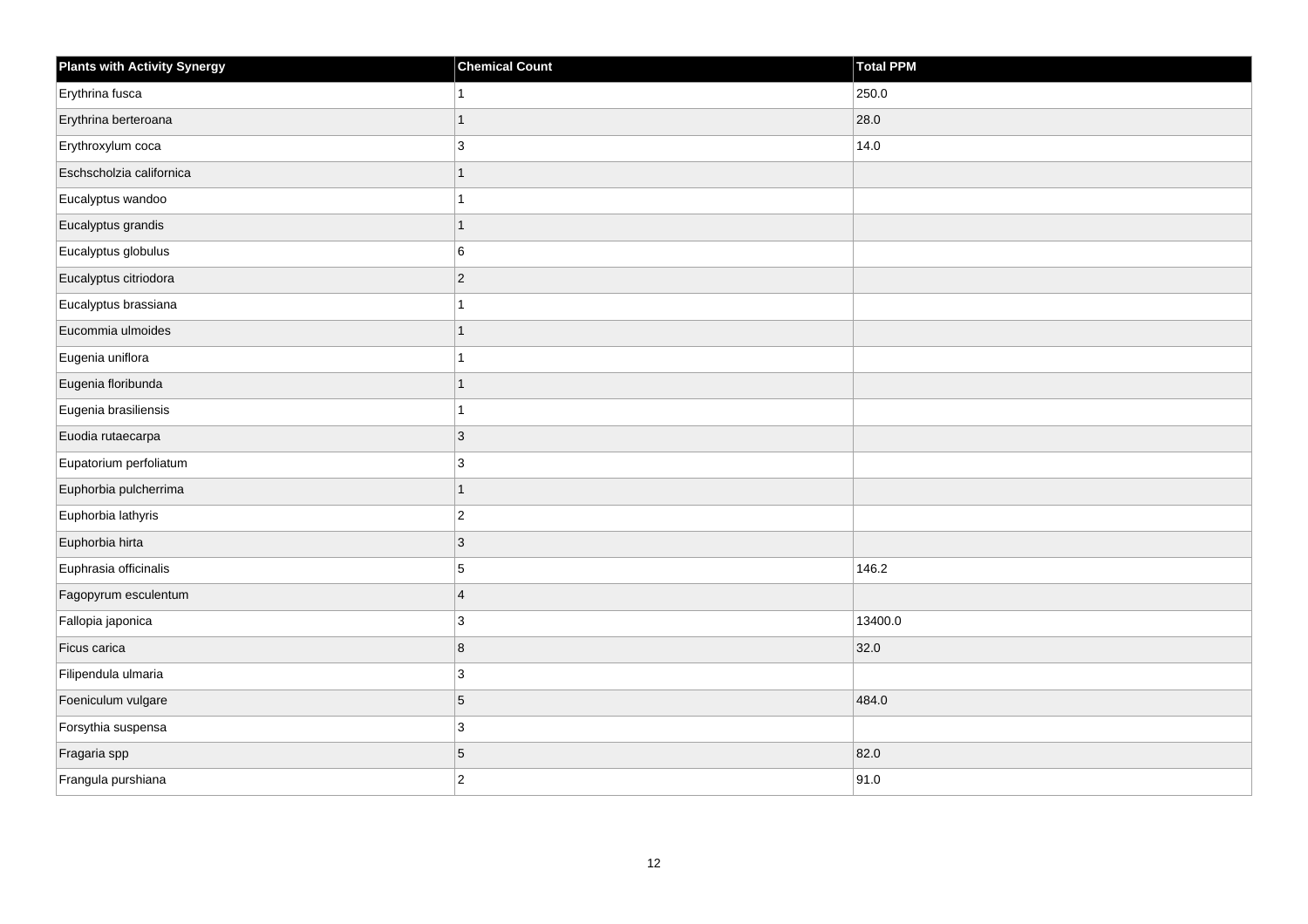| <b>Plants with Activity Synergy</b> | <b>Chemical Count</b> | Total PPM |
|-------------------------------------|-----------------------|-----------|
| Frangula alnus                      | 3                     |           |
| Fucus vesiculosus                   | $\overline{2}$        | 79.6      |
| Galega officinalis                  | $\vert$ 2             |           |
| Garcinia mangostana                 | 1                     |           |
| Gaultheria procumbens               | $ 2\rangle$           |           |
| Gaultheria fragrantissima           | 1                     |           |
| Gentiana lutea                      | $\vert$ 2             |           |
| Geranium thunbergii                 | 3                     |           |
| Ginkgo biloba                       | $6\phantom{.}$        | 8.0       |
| Glechoma hederacea                  | 5                     | 51772.0   |
| Gleditsia triacanthos               | 1                     |           |
| Gliricidia sepium                   | 1                     | 10.0      |
| Gloriosa superba                    | 1                     |           |
| Glycine max                         | 6                     | 65.0      |
| Glycyrrhiza uralensis               | 1                     |           |
| Glycyrrhiza glabra                  | 6                     | 1148.0    |
| Gossypium sp                        | 3                     |           |
| Guazuma tomentosa                   | $\overline{2}$        |           |
| Gymnema sylvestre                   | 1                     |           |
| Haematoxylum campechianum           | 1                     |           |
| Hamamelis virginiana                | $ 2\rangle$           |           |
| Harpagophytum procumbens            | 5                     |           |
| Hedeoma pulegioides                 | 1                     |           |
| Hedera helix                        | 1                     |           |
| Helianthemum glomeratum             | $\mathbf{1}$          |           |
| Helianthus tuberosus                | 1                     | 12.0      |
| Helianthus annuus                   | 5                     | 4828.6    |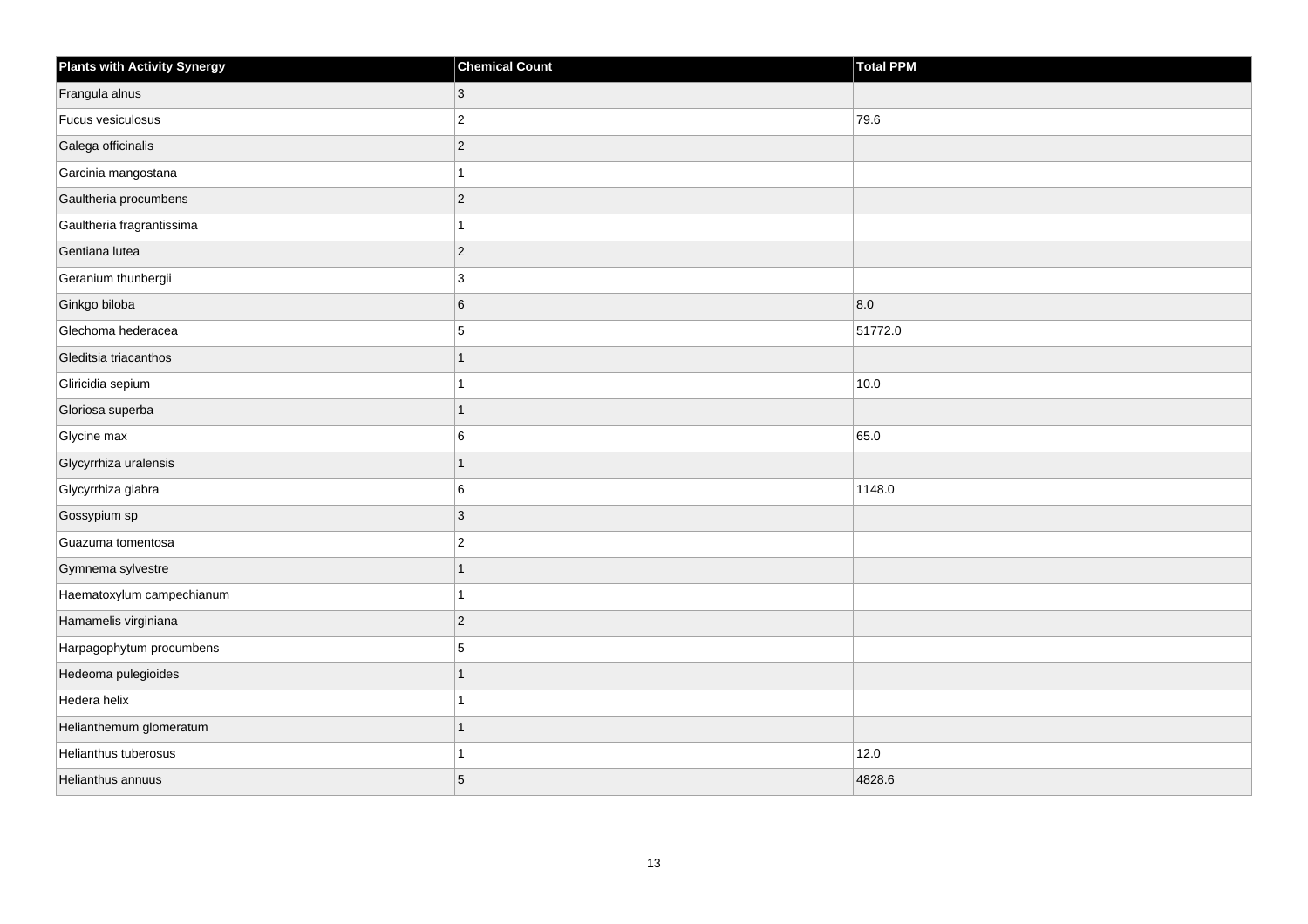| <b>Plants with Activity Synergy</b> | <b>Chemical Count</b> | <b>Total PPM</b> |
|-------------------------------------|-----------------------|------------------|
| Helichrysum angustifolium           | 3                     |                  |
| Hibiscus sabdariffa                 | 3                     | 36140.0          |
| Hibiscus rosa-sinensis              | $\overline{c}$        |                  |
| Hippophae rhamnoides                | 3                     |                  |
| Holarrhena pubescens                | 3                     |                  |
| Hordeum vulgare                     | 5                     | 1946.0           |
| Houttuynia cordata                  |                       |                  |
| Humulus lupulus                     | 8                     | 4.8              |
| Hura crepitans                      |                       |                  |
| Hyacinthus orientalis               | $\overline{2}$        | $32.2$           |
| Hydnocarpus wightiana               |                       |                  |
| Hydrangea arborescens               | 3                     |                  |
| Hydrastis canadensis                | 3                     | 180005.9         |
| Hylocereus undatus                  |                       |                  |
| Hylocereus guatemalensis            |                       |                  |
| Hypericum perforatum                | 5                     |                  |
| Hyptis capitata                     |                       |                  |
| Hyssopus officinalis                | 5                     | 24068.0          |
| Ilex paraguariensis                 | 1                     |                  |
| Inga feuillei                       |                       |                  |
| Inga edulis                         |                       |                  |
| Inonotus obliquus                   | 1                     |                  |
| Inula helenium                      | $\overline{c}$        |                  |
| Ipomoea purga                       | 1                     | 80000.0          |
| Ipomoea batatas                     | 3                     | 1642.0           |
| Ipomoea aquatica                    |                       | 1000.0           |
| Iris x germanica                    | 3                     |                  |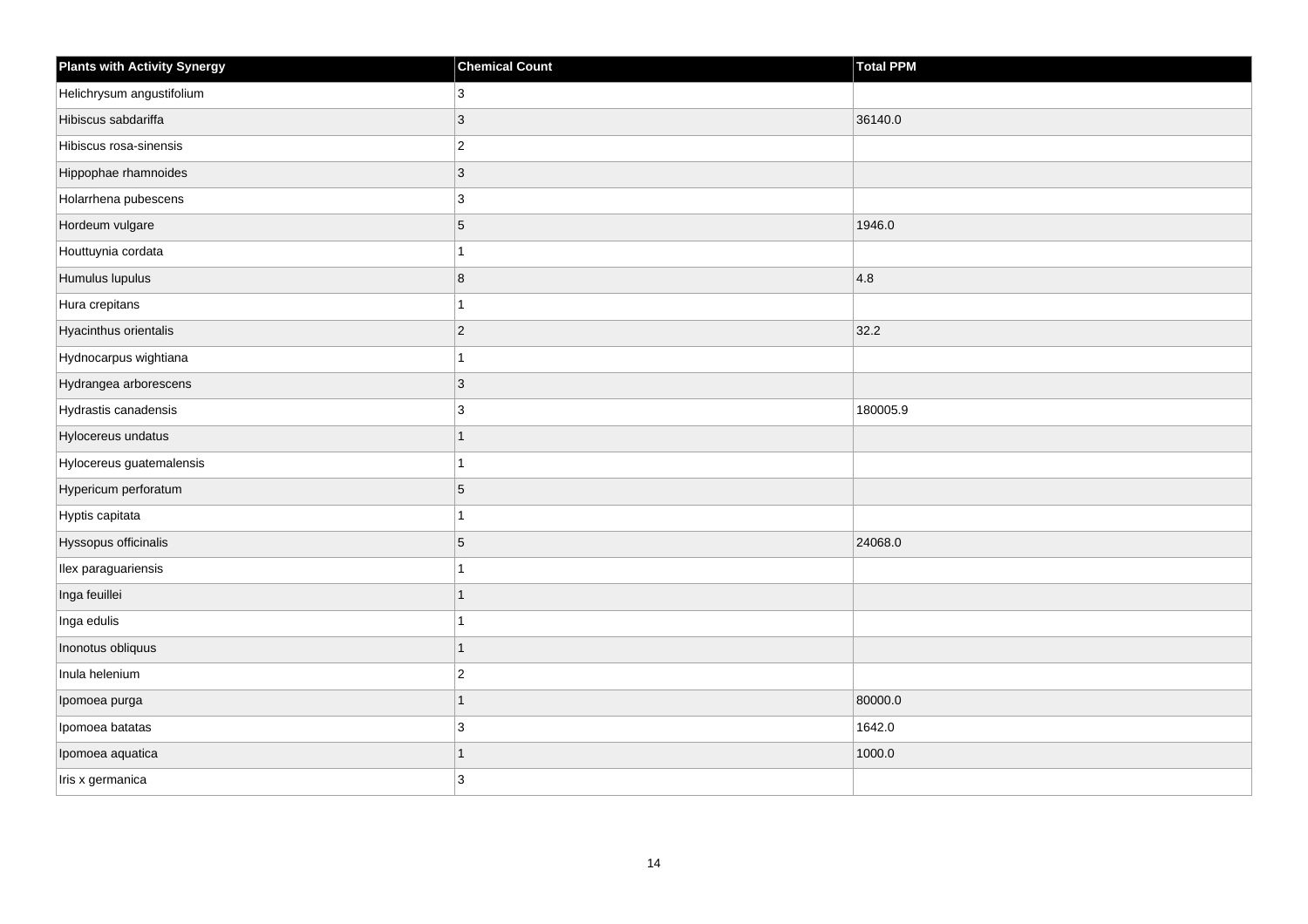| <b>Plants with Activity Synergy</b> | <b>Chemical Count</b> | <b>Total PPM</b> |
|-------------------------------------|-----------------------|------------------|
| Iris versicolor                     | $\vert$ 2             |                  |
| Isatis tinctoria                    | $\overline{2}$        |                  |
| Jasminum officinale                 | $ 2\rangle$           | 40.0             |
| Jatropha gossypifolia               | 1                     |                  |
| Juglans regia                       | 6                     | $ 2.0\rangle$    |
| Juglans nigra                       | $\overline{4}$        | 5.2              |
| Juniperus communis                  | 6                     | 24.2             |
| Justicia pectoralis                 |                       | 356.0            |
| Kalanchoe spathulata                | $\vert$ 2             |                  |
| Kalanchoe pinnata                   | 3                     |                  |
| Kalanchoe gastonis-bonnieri         | 1                     |                  |
| Lablab purpureus                    | $\overline{2}$        | 10.88            |
| Lactuca sativa                      | $\vert 4$             | 380.0            |
| Lagenaria siceraria                 |                       |                  |
| Lantana camara                      |                       |                  |
| Larrea tridentata                   | 1                     | 276.0            |
| Laurus nobilis                      | $\overline{7}$        | 5340.0           |
| Lavandula x intermedia              | $\overline{2}$        | 10000.0          |
| Lavandula sp                        | 1                     |                  |
| Lavandula latifolia                 | $\overline{4}$        | 71636.0          |
| Lavandula angustifolia              | $ 2\rangle$           | 38000.0          |
| Lawsonia inermis                    | 1                     |                  |
| Ledum palustre                      |                       |                  |
| Lens culinaris                      |                       | 34.0             |
| Leonurus cardiaca                   | 3                     |                  |
| Lepidium sativum                    |                       | 1052.0           |
| Leptospermum scoparium              |                       |                  |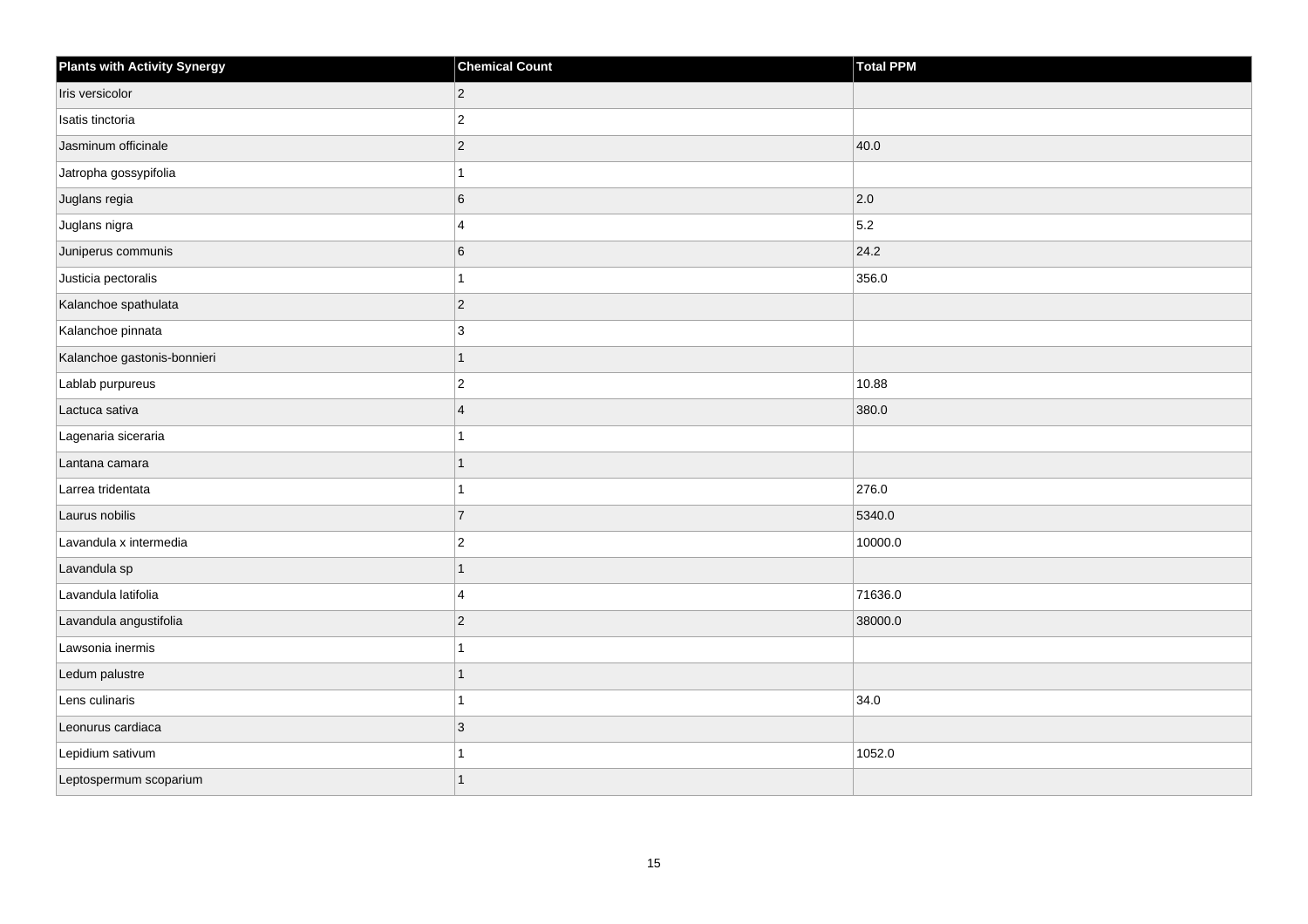| <b>Plants with Activity Synergy</b> | <b>Chemical Count</b> | Total PPM |
|-------------------------------------|-----------------------|-----------|
| Levisticum officinale               | $\overline{2}$        |           |
| Licania platypus                    | 1                     |           |
| Ligustrum lucidum                   | 3                     |           |
| Ligustrum japonicum                 | $6\phantom{a}$        |           |
| Limonia acidissima                  |                       |           |
| Linum usitatissimum                 | $\overline{2}$        | 0.642     |
| Lippia dulcis                       |                       |           |
| Liquidambar styraciflua             | 1                     |           |
| Liquidambar orientalis              |                       |           |
| Lobelia inflata                     | 1                     | 107.5     |
| Lonicera japonica                   |                       |           |
| Ludwigia perennis                   | 1                     |           |
| Ludwigia adscendens                 | 1                     |           |
| Luffa aegyptiaca                    | $\overline{2}$        | 1934.0    |
| Lupinus mutabilis                   |                       | 5.0       |
| Lupinus albus                       | $\overline{1}$        | 180.0     |
| Lycium chinense                     | 3                     | 856.0     |
| Lycium barbarum                     | 1                     |           |
| Lycopersicon esculentum             | 6                     | 238.0     |
| Lycopodium selago                   | 1                     |           |
| Lycopodium clavatum                 | $\overline{2}$        |           |
| Lycopus virginicus                  | $\overline{c}$        |           |
| Lycopus europeus                    | 3                     | 74000.0   |
| Lythrum salicaria                   | 1                     | 20000.0   |
| Macadamia spp                       | $\overline{c}$        | 21700.0   |
| Macleaya cordata                    | 1                     |           |
| Maclura pomifera                    | $\Delta$              |           |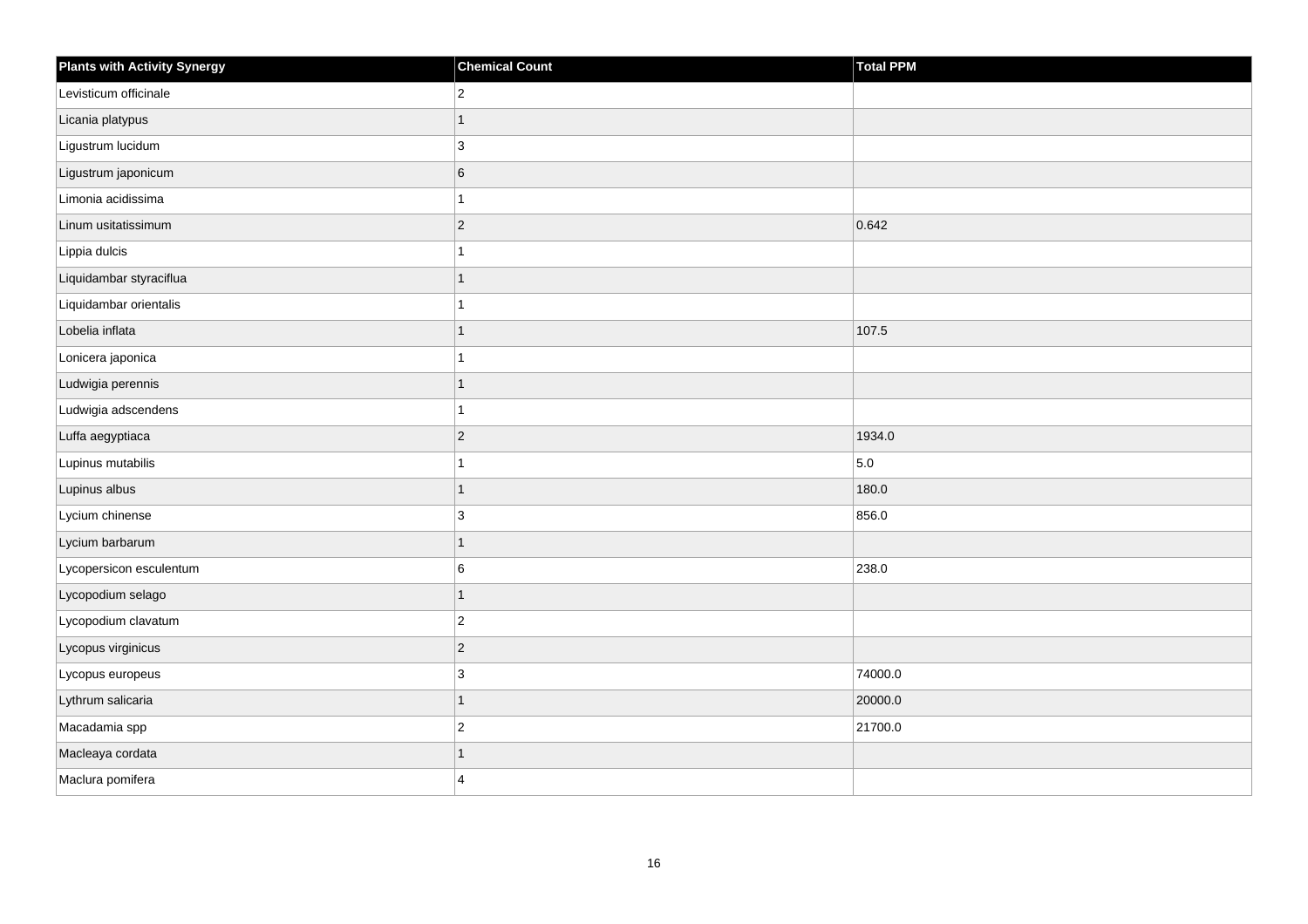| <b>Plants with Activity Synergy</b> | <b>Chemical Count</b> | Total PPM |
|-------------------------------------|-----------------------|-----------|
| Magnolia officinalis                | 3                     |           |
| Magnolia kobus                      | 4                     |           |
| Magnolia denudata                   | $\overline{c}$        |           |
| Mahonia siamensis                   |                       |           |
| Mahonia repens                      | 1                     |           |
| Mahonia philipinensis               |                       |           |
| Mahonia nervosa                     | 1                     |           |
| Mahonia japonica                    |                       |           |
| Mahonia gracilipes                  | 1                     |           |
| Mahonia fortunei                    |                       |           |
| Mahonia fargesii                    | 1                     |           |
| Mahonia aquifolium                  |                       |           |
| Malpighia glabra                    | 1                     | 138.0     |
| Malus domestica                     | 10                    | 3344.0    |
| Malva sylvestris                    | $\overline{c}$        | 780.0     |
| Mammea americana                    | 1                     |           |
| Mangifera indica                    | $\overline{4}$        | 390.0     |
| Manihot esculenta                   | $\overline{c}$        | 364.0     |
| Manilkara zapota                    | $\overline{1}$        |           |
| Maranta arundinacea                 | $\overline{c}$        |           |
| Marrubium vulgare                   | $\overline{4}$        | 2400.0    |
| Matricaria recutita                 | 6                     |           |
| Medicago sativa                     | 8                     | 788.0     |
| Melaleuca viridiflora               |                       |           |
| Melaleuca leucadendra               | $\overline{3}$        |           |
| Melaleuca bracteata                 | $\overline{c}$        |           |
| Melia azedarach                     | $\overline{A}$        |           |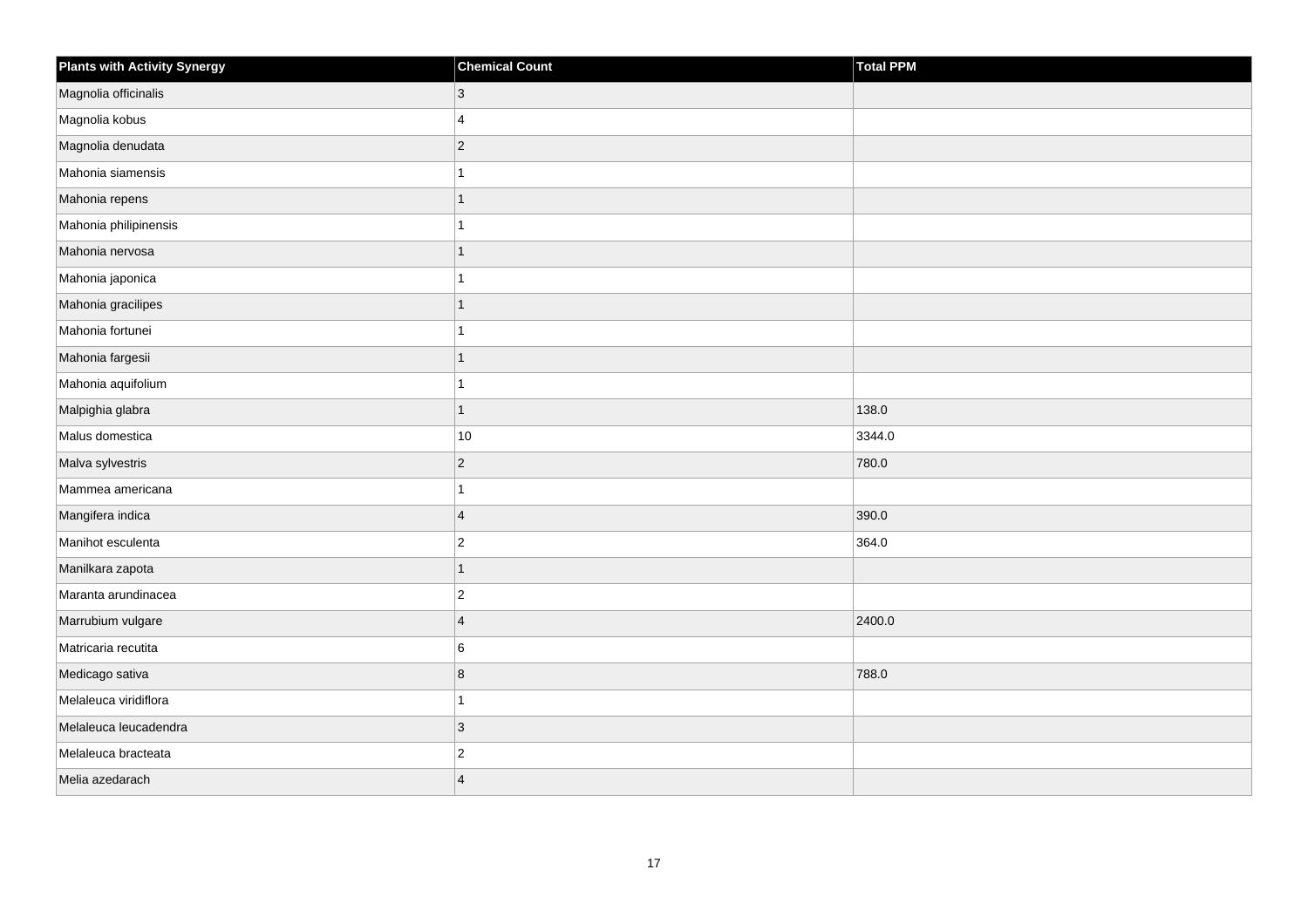| <b>Plants with Activity Synergy</b> | <b>Chemical Count</b> | <b>Total PPM</b>   |
|-------------------------------------|-----------------------|--------------------|
| Melicoccus bijugatas                | $\mathbf{1}$          |                    |
| Melilotus officinalis               | 5                     |                    |
| Melissa officinalis                 | 5                     | 55400.0            |
| Menispermum canadense               | $\mathbf{1}$          |                    |
| Mentha x rotundifolia               | 5                     | 71200.0            |
| Mentha x piperita                   | $\mathbf{3}$          | 64075.0            |
| Mentha spicata                      | 6                     | 110585.0           |
| Mentha pulegium                     | $\overline{2}$        | 61280.0            |
| Mentha longifolia                   | $\overline{c}$        |                    |
| Mentha arvensis var. piperascens    | $\mathbf{1}$          | 56456.0            |
| Mentha aquatica                     | $\overline{2}$        | 54000.0            |
| Menyanthes trifoliata               | $\sqrt{5}$            |                    |
| Micromeria myrtifolia               | $\mathbf{1}$          |                    |
| Micromeria fruticosa                | $\mathbf{1}$          |                    |
| Micromeria congesta                 | $\mathbf{1}$          |                    |
| Mimosa pudica                       | $\mathbf{1}$          | 1860.0             |
| Mimulus glabratus                   | $\overline{1}$        | 652.0              |
| Momordica charantia                 | $\mathbf{3}$          | 696.0              |
| Monarda fistulosa                   | $\mathbf{1}$          | 40000.0            |
| Monarda didyma                      | $\mathbf 2$           | 36000.0            |
| Morinda citrifolia                  | 4                     | 1739.0             |
| Moringa oleifera                    | $\overline{4}$        |                    |
| Morus alba                          | 6                     | 16.0               |
| Muntingia calabura                  | $\overline{1}$        |                    |
| Murraya sp                          | $\overline{2}$        | 42.0               |
| Murraya koenigii                    | $\sqrt{2}$            |                    |
| Musa x paradisiaca                  | $\overline{4}$        | 212.29999999999998 |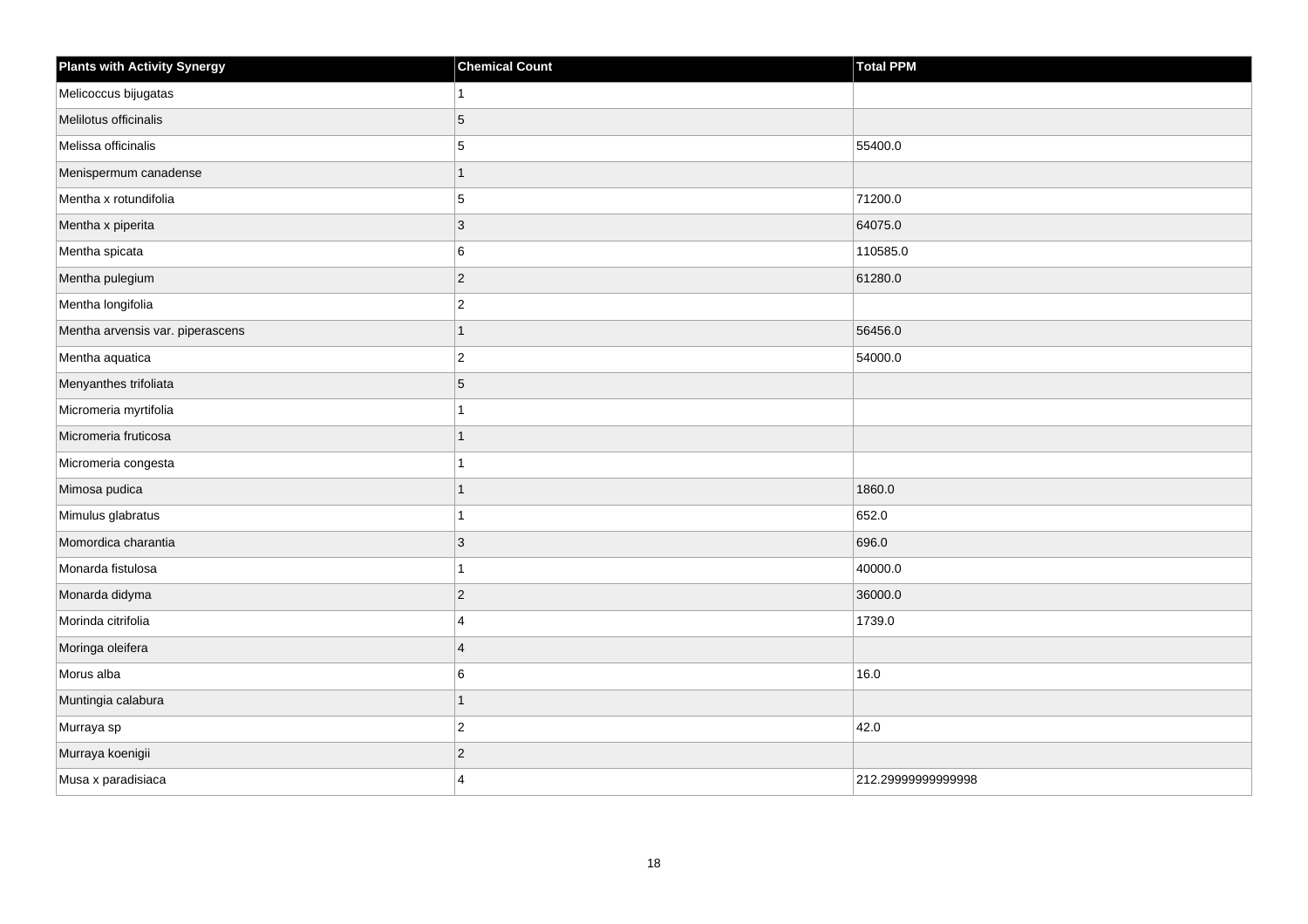| <b>Plants with Activity Synergy</b> | <b>Chemical Count</b> | <b>Total PPM</b> |
|-------------------------------------|-----------------------|------------------|
| Myrciaria dubia                     | $\overline{2}$        |                  |
| Myrciaria cauliflora                | 1                     |                  |
| Myrica cerifera                     | $\overline{c}$        |                  |
| Myristica fragrans                  | 6                     | 4480.0           |
| Myroxylon balsamum                  | 3                     |                  |
| Myrtus communis                     | 1                     |                  |
| Nandina domestica                   | $\mathbf{1}$          |                  |
| Narcissus tazetta                   | 1                     |                  |
| Nasturtium officinale               | 1                     | 1120.0           |
| Nelumbo nucifera                    | 3                     | 0.36             |
| Nepeta racemosa                     | 1                     |                  |
| Nepeta cataria                      | $\boldsymbol{\Delta}$ | 4000.0           |
| Nerium oleander                     | $\overline{4}$        | 86000.0          |
| Nicotiana tabacum                   | 5                     |                  |
| Ocimum tenuiflorum                  | 8                     |                  |
| Ocimum suave                        | $\overline{2}$        |                  |
| Ocimum sp                           | 1                     |                  |
| Ocimum sanctum                      | $\overline{c}$        |                  |
| Ocimum kilimandscharicum            | $\mathbf{1}$          |                  |
| Ocimum gratissimum                  | 1                     |                  |
| Ocimum canum                        | $\overline{c}$        |                  |
| Ocimum basilicum                    | $10$                  | 103862.0         |
| Oenanthe javanica                   | 1                     |                  |
| Oenothera biennis                   | 4                     | 414000.0         |
| Olea europaea                       | 6                     | 16.6             |
| Ononis spinosa                      | $\overline{4}$        |                  |
| Opuntia ficus-indica                | 3                     | 0.78             |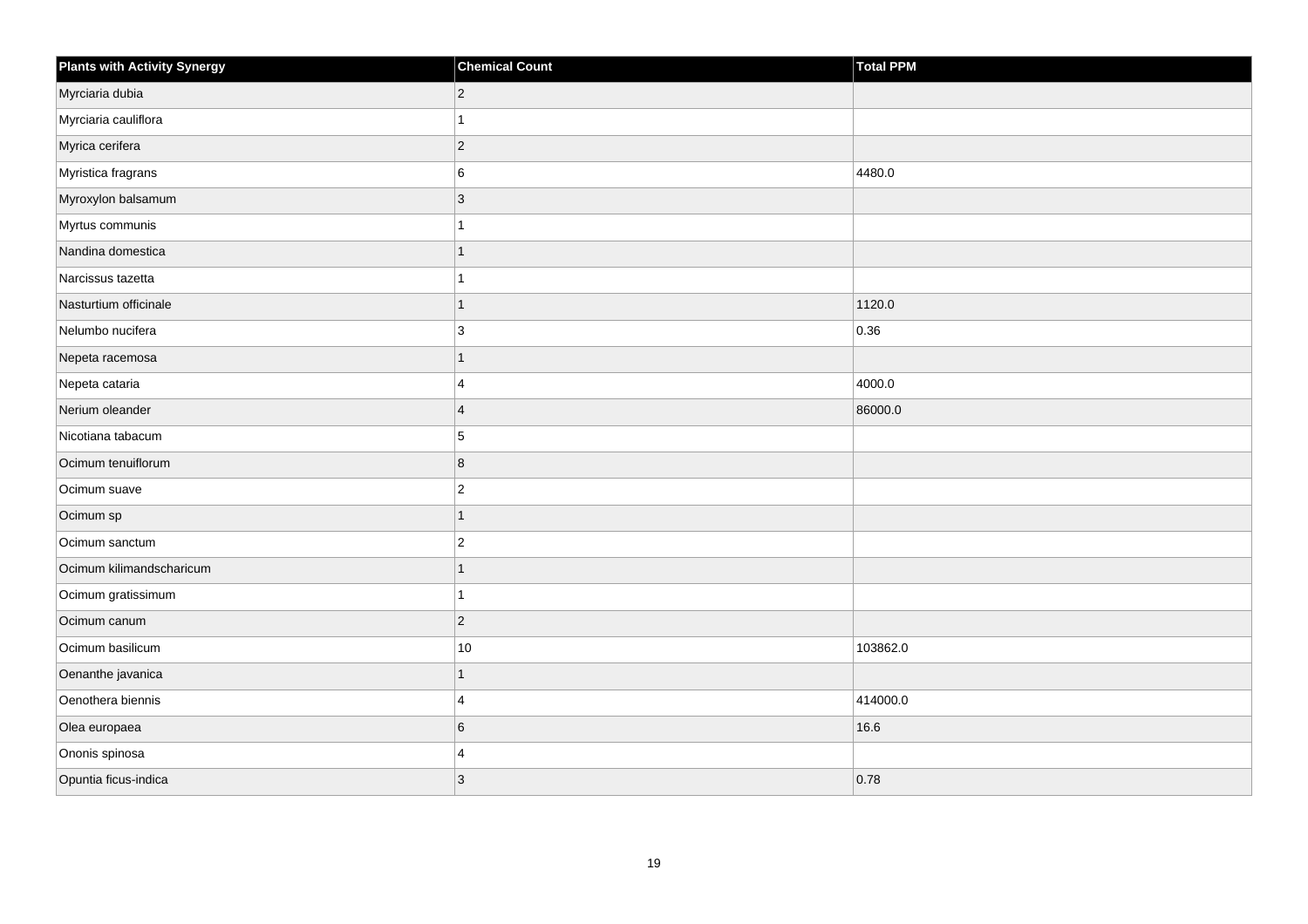| <b>Plants with Activity Synergy</b> | <b>Chemical Count</b>   | Total PPM |
|-------------------------------------|-------------------------|-----------|
| Origanum vulgare                    | $10$                    | 204020.0  |
| Origanum onites                     |                         |           |
| Origanum minutiflorum               |                         |           |
| Origanum majorana                   | 6                       | 95408.0   |
| Oryza sativa                        |                         |           |
| Oxalis tuberosa                     |                         | 0.4       |
| Pachira macrocarpa                  |                         | 26.0      |
| Pachyrhizus erosus                  | 1                       |           |
| Paeonia suffruticosa                | $\overline{c}$          |           |
| Paeonia officinalis                 | $\overline{1}$          |           |
| Paeonia moutan                      | $\overline{2}$          |           |
| Paeonia lactiflora                  | $\vert$ 2               |           |
| Panax quinquefolius                 | 3                       |           |
| Panax notoginseng                   | 1                       |           |
| Panax japonicus                     |                         |           |
| Panax ginseng                       | 5                       |           |
| Papaver somniferum                  | $\boldsymbol{\Delta}$   |           |
| Parthenium integrifolium            |                         |           |
| Passiflora quadrangularis           |                         | 2.0       |
| Passiflora mollissima               |                         |           |
| Passiflora ligularis                |                         |           |
| Passiflora incarnata                | $\overline{\mathbf{A}}$ |           |
| Passiflora foetida                  |                         |           |
| Passiflora edulis                   | 1                       |           |
| Pastinaca sativa                    | 3                       | 2.0       |
| Peperomia pereskiifolia             |                         |           |
| Peperomia pelucida                  |                         |           |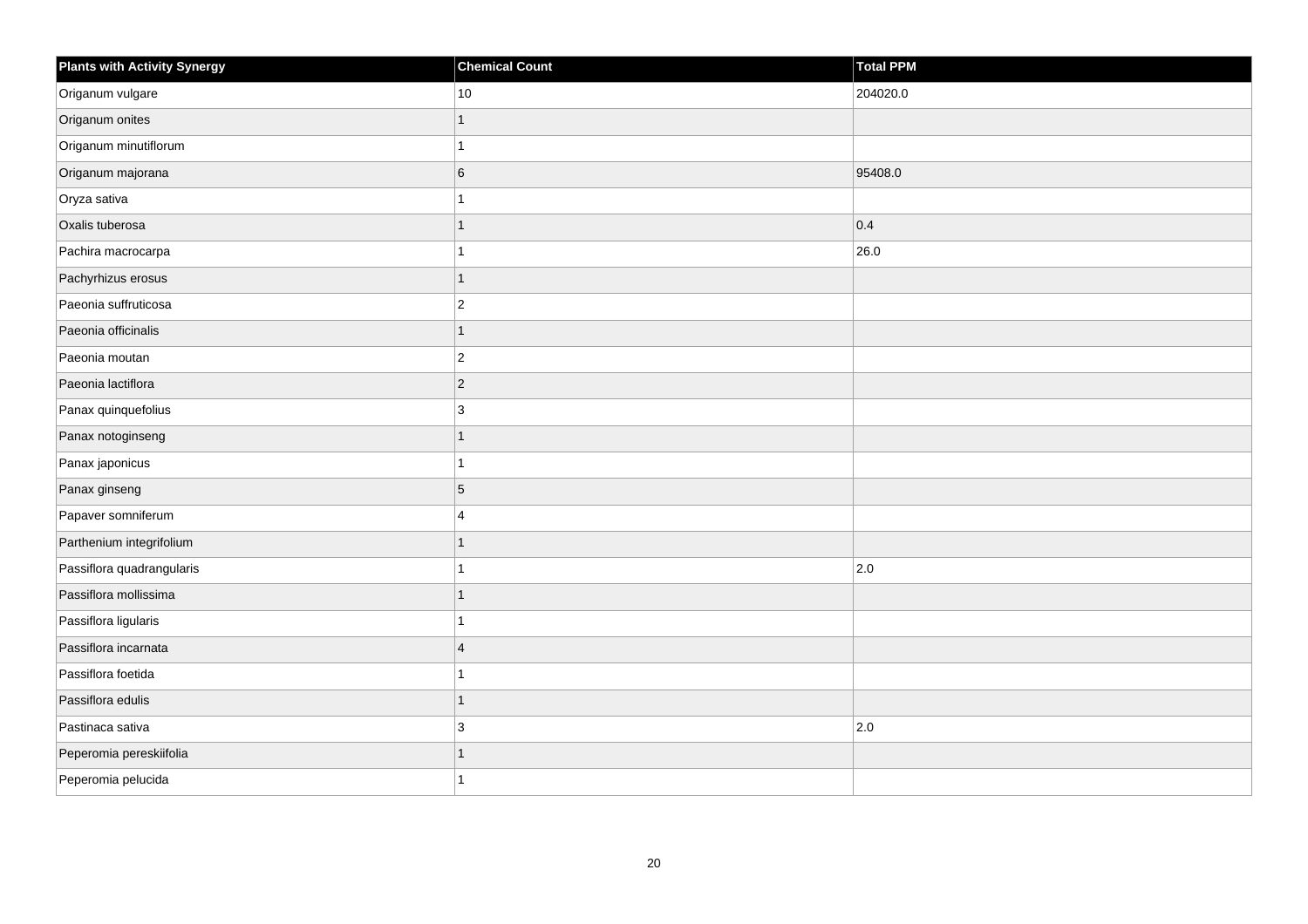| <b>Plants with Activity Synergy</b> | <b>Chemical Count</b> | Total PPM         |
|-------------------------------------|-----------------------|-------------------|
| Pereskia aculeata                   | 1                     |                   |
| Perideridia gairdneri               |                       | 10.0              |
| Perilla frutescens                  | 6                     | 758.0             |
| Persea schiedeana                   |                       |                   |
| Persea americana                    | 3                     | 54.0              |
| Petasites japonicus                 | 3                     | 1.0               |
| Petasites hybridus                  | $\overline{2}$        |                   |
| Petroselinum crispum                | 6                     | 421.0             |
| Peucedanum ostruthium               |                       |                   |
| Peumus boldus                       |                       |                   |
| Phaseolus vulgaris                  | $\overline{4}$        | 642.6             |
| Phaseolus lunatus                   |                       | 21.20000000000003 |
| Phaseolus coccineus                 | 1                     | 0.5               |
| Phellodendron amurense              |                       | 20000.0           |
| Phoenix dactylifera                 | 4                     | 108007.2          |
| Phoradendron juniperinum            |                       |                   |
| Phragmites australis                | 1                     |                   |
| Phyllanthus niruri                  |                       |                   |
| Phyllanthus emblica                 | 3                     | 8.0               |
| Phyllanthus acidus                  |                       | 16.0              |
| Physalis peruviana                  | $\overline{2}$        | 168.0             |
| Physalis ixocarpa                   | 1                     | 12.0              |
| Phytolacca americana                | $\overline{a}$        | 1242.0            |
| Pimenta racemosa                    |                       | 81880.0           |
| Pimenta dioica                      | $\overline{3}$        | 184936.0          |
| Pimpinella anisum                   | 4                     |                   |
| Pinus sylvestris                    | $\overline{A}$        |                   |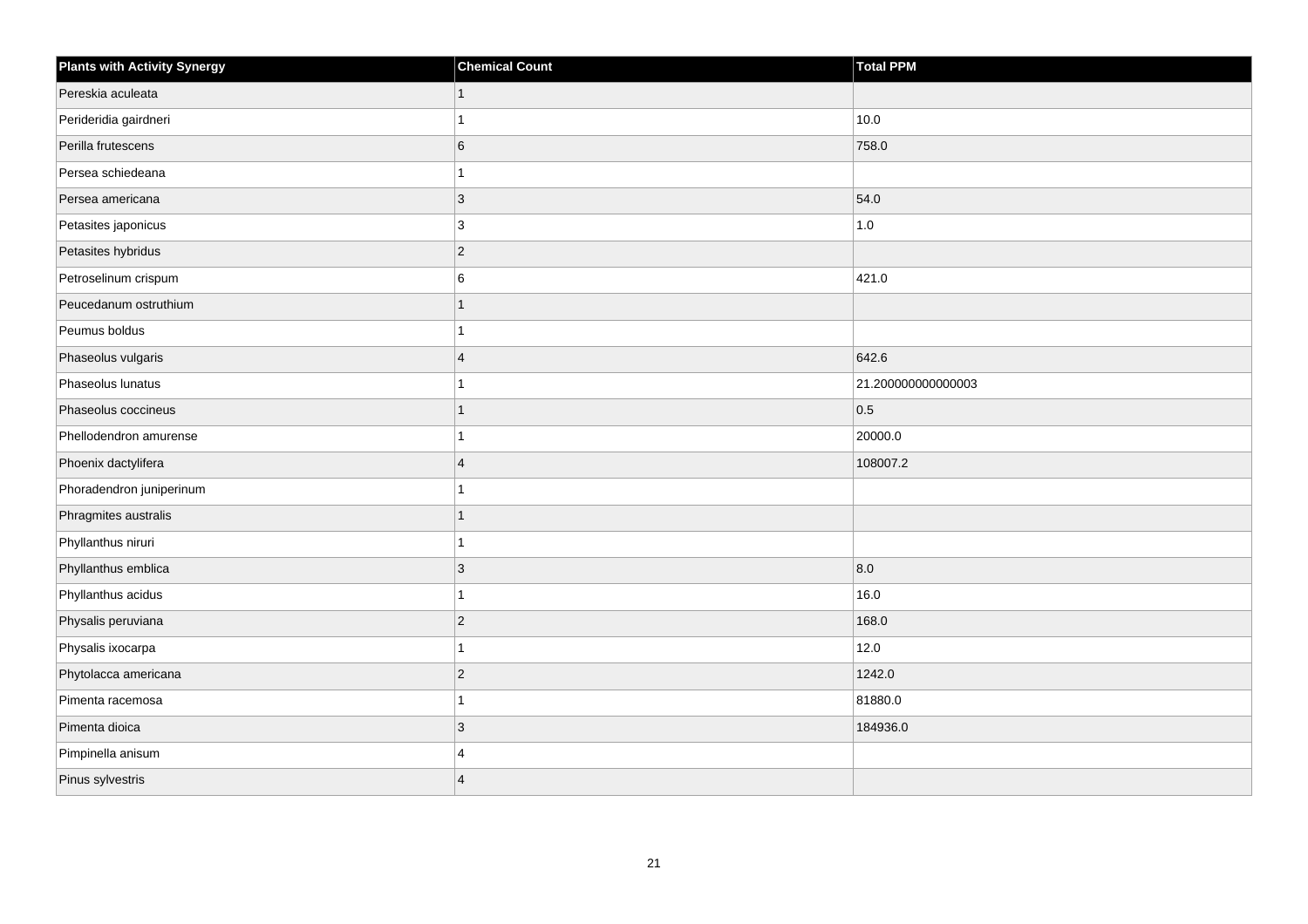| <b>Plants with Activity Synergy</b> | <b>Chemical Count</b> | <b>Total PPM</b> |
|-------------------------------------|-----------------------|------------------|
| Pinus strobus                       |                       |                  |
| Pinus mugo                          | $\overline{2}$        |                  |
| Pinus cembroides                    |                       |                  |
| Piper nigrum                        | 6                     | 894.256          |
| Piper methysticum                   | 3                     |                  |
| Piper betel                         | $\overline{c}$        | 71750.0          |
| Piper auritum                       | $\overline{2}$        | 386.0            |
| Pistacia vera                       | 1                     | 2.92             |
| Pistacia lentiscus                  | 3                     |                  |
| Pisum sativum                       | $\overline{4}$        | 1053.0           |
| Plantago psyllium                   |                       | 96.0             |
| Plantago major                      | $\overline{7}$        | 2.0              |
| Plantago asiatica                   | 1                     |                  |
| Platycodon grandiflorum             | 1                     |                  |
| Plectranthus amboinicus             | 3                     |                  |
| Plumeria acutifolia                 | $\overline{c}$        |                  |
| Podophyllum pleianthum              | $\overline{2}$        |                  |
| Podophyllum peltatum                | 3                     | 100000.0         |
| Podophyllum hexandrum               | $\mathbf{3}$          |                  |
| Pogostemon cablin                   | 3                     |                  |
| Polianthes tuberosa                 |                       |                  |
| Polygonum multiflorum               | $\overline{3}$        | 4.8              |
| Polygonum hydropiperoides           | $\overline{2}$        |                  |
| Polygonum hydropiper                | $\overline{2}$        |                  |
| Polygonum aviculare                 | $\overline{2}$        |                  |
| Polymnia edulis                     | 1                     | 20.0             |
| Polypodium vulgare                  | 3                     |                  |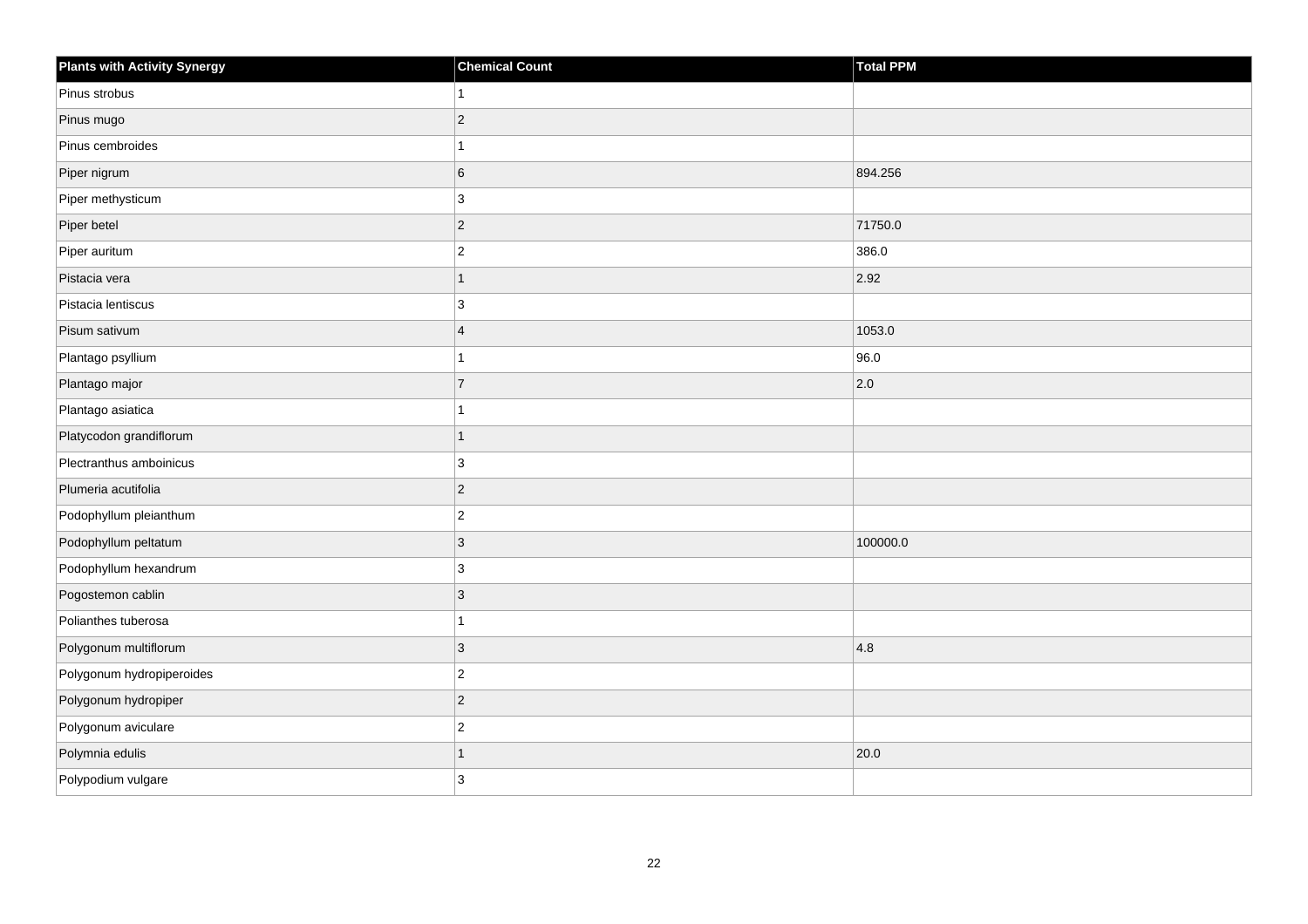| <b>Plants with Activity Synergy</b> | <b>Chemical Count</b>   | Total PPM |
|-------------------------------------|-------------------------|-----------|
| Populus tacamahacca                 | $\overline{2}$          |           |
| Portulaca oleracea                  | 3                       | 9320.0    |
| Pourouma cecropiaefolia             |                         |           |
| Pouteria viridis                    |                         |           |
| Pouteria campechiana                |                         |           |
| Pouteria caimito                    |                         |           |
| Prosopis juliflora                  | $\overline{2}$          |           |
| Prosopis glandulosa                 | $\overline{c}$          |           |
| Prunella vulgaris                   | $\overline{7}$          | 122000.0  |
| Prunus spinosa                      | 3                       |           |
| Prunus serotina                     | $\overline{\mathbf{A}}$ |           |
| Prunus salicifolia                  |                         |           |
| Prunus persica                      | 5                       | 60.0      |
| Prunus laurocerasus                 | $\boldsymbol{\Delta}$   | 20000.0   |
| Prunus dulcis                       | 6                       | 104.1     |
| Prunus domestica                    | 5                       | 7646.0    |
| Prunus cerasus                      | 8                       | 12.0      |
| Prunus armeniaca                    | 4                       | 378.0     |
| Prunus africana                     | 3                       |           |
| Psidium guajava                     | 4                       | 92.0      |
| Psidium cattleianum                 | 3                       | 18.0      |
| Psophocarpus tetragonolobus         |                         | 20.0      |
| Psoralea esculenta                  |                         | 2.0       |
| Pteridium aquilinum                 | 3                       | 2.0       |
| Pterocarpus santalinus              | 1                       |           |
| Pterocarpus marsupium               |                         |           |
| Ptychopetalum olacoides             |                         |           |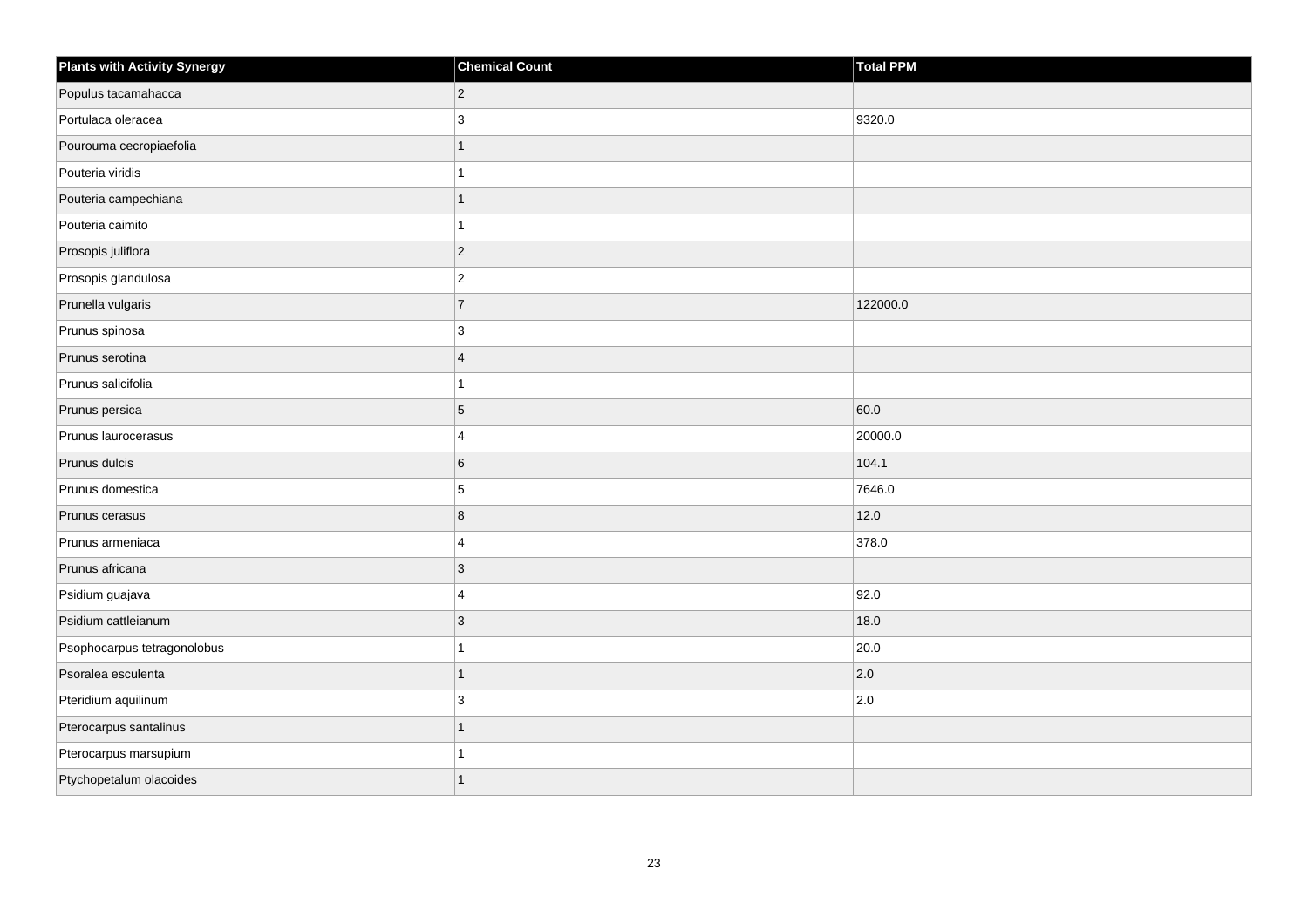| <b>Plants with Activity Synergy</b> | <b>Chemical Count</b> | <b>Total PPM</b> |
|-------------------------------------|-----------------------|------------------|
| Pueraria montana                    | 3                     |                  |
| Punica granatum                     | 10                    | 287100.0         |
| Pycnanthemum setosum                | 1                     | 372.0            |
| Pyrus communis                      | $\overline{4}$        | 39459.4          |
| Quararibea cordata                  |                       |                  |
| Quercus velutina                    | $\overline{1}$        |                  |
| Quercus robur                       | 1                     |                  |
| Quercus infectoria                  | $\overline{1}$        |                  |
| Quercus alba                        | $\overline{c}$        |                  |
| Quisqualis indica                   | $\overline{1}$        |                  |
| Raphanus sativus                    | $\overline{2}$        | 664.4            |
| Ravensara aromatica                 | $\overline{1}$        |                  |
| Rheum rhabarbarum                   | $\overline{4}$        | 50.0             |
| Rheum palmatum                      | $\overline{c}$        |                  |
| Rheum officinale                    | 3                     |                  |
| Rhododendron ponticum               | $\mathbf{3}$          |                  |
| Rhododendron ferrugineum            | 1                     |                  |
| Rhododendron dauricum               | 3                     |                  |
| Rhodymenia palmata                  | 1                     |                  |
| Rhoeo spathacea                     | 1                     |                  |
| Rhus toxicodendron                  | $\overline{2}$        |                  |
| Rhus coriaria                       | $\overline{1}$        |                  |
| Ribes uva-crispa                    | $\overline{c}$        | 28.0             |
| Ribes rubrum                        | $\overline{c}$        | 8.0              |
| Ribes nigrum                        | 6                     | 107616.0         |
| Ricinus communis                    | $\overline{c}$        |                  |
| Robinia pseudoacacia                | 1                     |                  |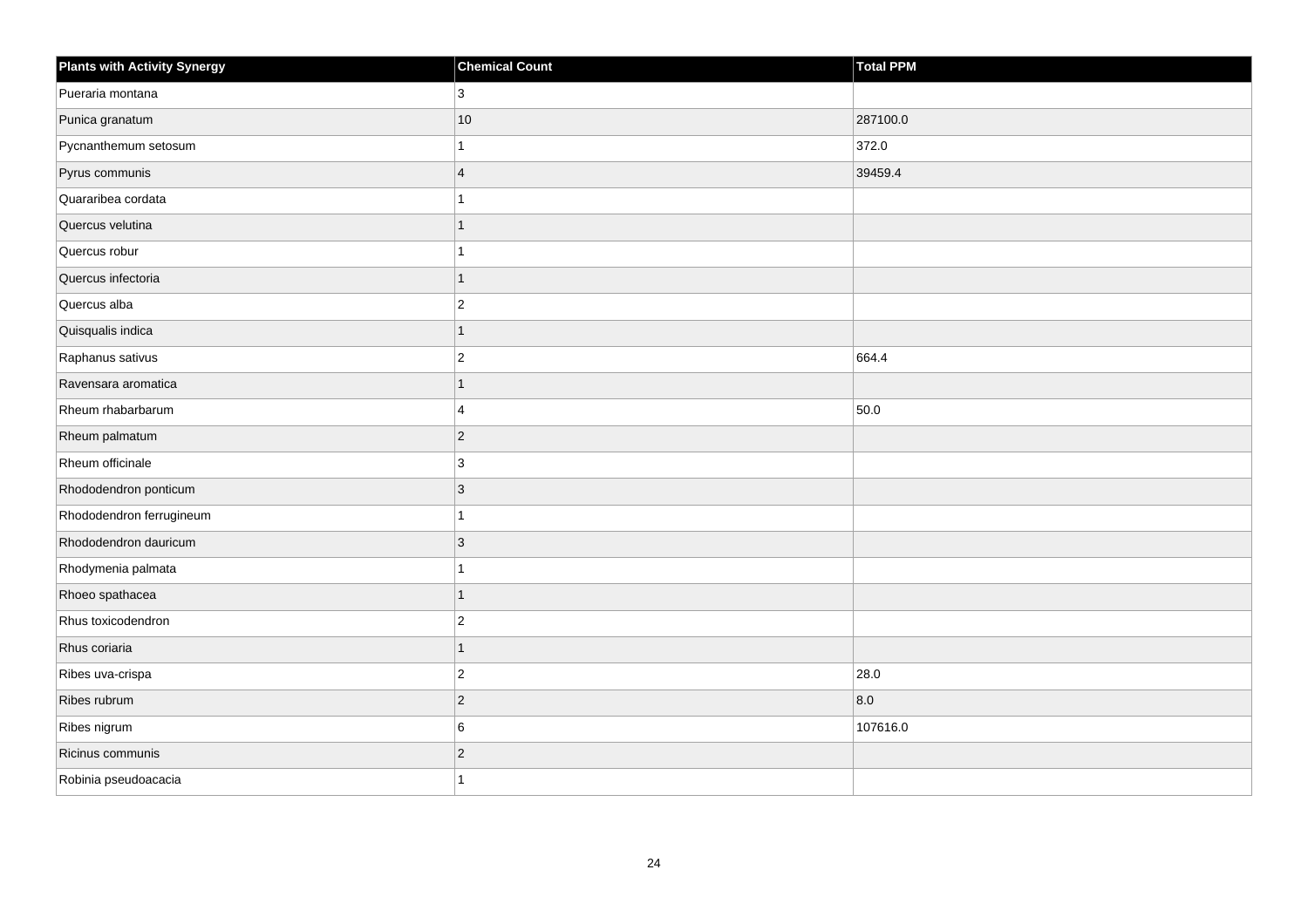| <b>Plants with Activity Synergy</b> | <b>Chemical Count</b> | Total PPM |
|-------------------------------------|-----------------------|-----------|
| Rosa woodsii                        | $\mathbf{1}$          |           |
| Rosa spp                            | 1                     |           |
| Rosa rubiginosa                     | $\overline{1}$        |           |
| Rosa multiflora                     | $\overline{1}$        |           |
| Rosa gallica                        | $ 2\rangle$           | 50.0      |
| Rosa damascena                      | $ 2\rangle$           |           |
| Rosa canina                         | $ 3\rangle$           | 104.0     |
| Rosmarinus officinalis              | 9                     | 285956.0  |
| Rubus idaeus                        | 17                    | 235.3     |
| Rubus fruticosus                    | $\overline{1}$        |           |
| Rumex crispus                       | $\vert 4 \vert$       | 730.0     |
| Rumex acetosella                    | $\mathbf{1}$          |           |
| Rumex acetosa                       | $ 3\rangle$           | 2200.0    |
| Ruscus aculeatus                    | 1                     | 13.15     |
| Ruta graveolens                     | $\overline{1}$        |           |
| Salix alba                          | $\overline{5}$        |           |
| Salvia triloba                      | $ 2\rangle$           | 169800.0  |
| Salvia tomentosa                    | 1                     |           |
| Salvia sp.                          | $\overline{1}$        |           |
| Salvia sclarea                      | $ 3\rangle$           | 68000.0   |
| Salvia officinalis                  | 8                     | 100021.0  |
| Sambucus simpsonii                  | $\mathbf{1}$          |           |
| Sambucus nigra                      | $\overline{7}$        | 600.0     |
| Sambucus canadensis                 | 3                     | 36.0      |
| Sanguinaria canadensis              | $\overline{1}$        |           |
| Sanguisorba officinalis             | 4                     |           |
| Sanguisorba minor                   | 3                     |           |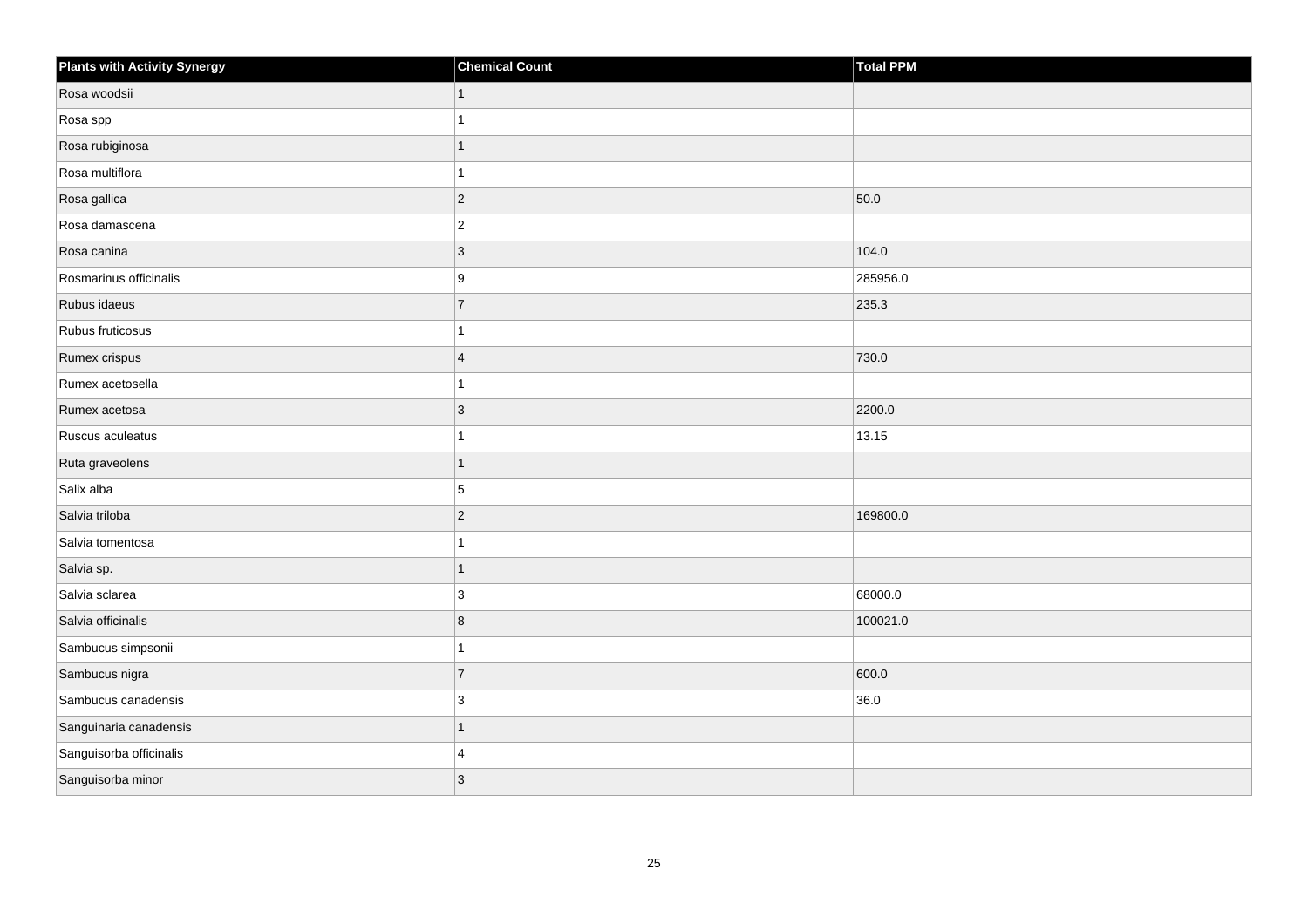| <b>Plants with Activity Synergy</b> | <b>Chemical Count</b> | <b>Total PPM</b> |
|-------------------------------------|-----------------------|------------------|
| Santalum album                      |                       |                  |
| Santolina chamaecyparissus          | 1                     |                  |
| Sassafras albidum                   | $\overline{c}$        |                  |
| Satureja montana                    | 6                     | 56000.0          |
| Satureja hortensis                  | 4                     | 59868.0          |
| Sauvagesia erecta                   | $\overline{1}$        |                  |
| Schinus terebinthifolius            | $\overline{c}$        |                  |
| Schinus molle                       | $\overline{c}$        |                  |
| Schisandra chinensis                | 1                     | 122.0            |
| Scopolia carniolica                 | $\overline{1}$        |                  |
| Scrophularia scorodonia             | 1                     |                  |
| Scutellaria sp                      | $\overline{1}$        |                  |
| Scutellaria lateriflora             | 3                     | 38.0             |
| Scutellaria galericulata            | $\overline{2}$        |                  |
| Scutellaria baicalensis             | 3                     |                  |
| Sechium edule                       | $\overline{1}$        | 328.0            |
| Senna occidentalis                  | $\overline{2}$        |                  |
| Senna obtusifolia                   | $\overline{c}$        | 3600.0           |
| Senna alexandrina                   | 1                     |                  |
| Senna alata                         | 1                     |                  |
| Serenoa repens                      | 4                     |                  |
| Sesamum indicum                     | $\overline{c}$        |                  |
| Sicana odorifera                    | 1                     |                  |
| Sida rhombifolia                    | $\overline{1}$        | 610.0            |
| Sideritis sp                        | 1                     |                  |
| Silybum marianum                    | $\overline{4}$        | 62.0             |
| Sinapis alba                        | 1                     |                  |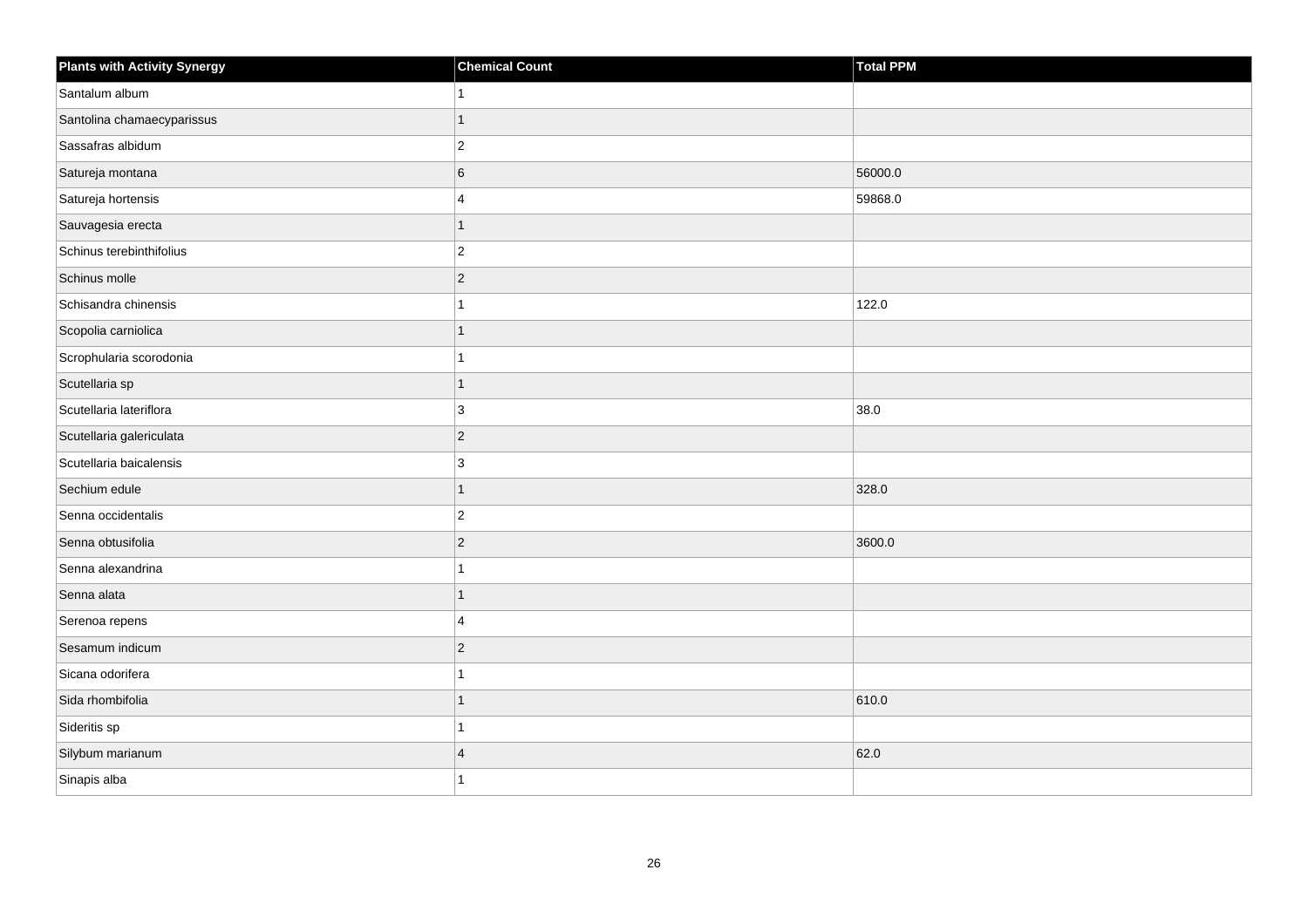| <b>Plants with Activity Synergy</b> | <b>Chemical Count</b>   | Total PPM |
|-------------------------------------|-------------------------|-----------|
| Smilax spp                          |                         |           |
| Smilax officinalis                  |                         |           |
| Solanum tuberosum                   | $\sqrt{5}$              | 1967.01   |
| Solanum torvum                      | $\overline{2}$          | 54.0      |
| Solanum sessiliflorum               | 1                       |           |
| Solanum quitoensis                  |                         |           |
| Solanum nigrum                      | 1                       | 220.0     |
| Solanum melongena                   | $\overline{2}$          | 12.0      |
| Solidago virgaurea                  | $\overline{2}$          |           |
| Solidago gigantea                   | $\overline{\mathbf{A}}$ |           |
| Sonchus oleraceus                   | 1                       | 1090.0    |
| Sophora japonica                    | 3                       |           |
| Sorbus aucubaria                    | $\overline{4}$          | 196.0     |
| Spartium junceum                    | $\overline{2}$          |           |
| Spinacia oleracea                   | $\overline{4}$          | 1418.0    |
| Spirulina spp.                      |                         |           |
| Spirulina pratensis                 |                         | 956.0     |
| Spondias purpurea                   |                         | 18.0      |
| Spondias pinnata                    | 1                       | 56.0      |
| Spondias mombin                     |                         | 230.0     |
| Spondias dulcis                     |                         | 32.0      |
| Stachys officinalis                 | 4                       | 10000.0   |
| Stachytarpheta cayennensis          |                         |           |
| Stellaria media                     | 4                       | 368.0     |
| Stevia rebaudiana                   | $\overline{2}$          | 150.0     |
| Symphytum officinale                | 3                       | 11320.0   |
| Syringa vulgaris                    | 1                       |           |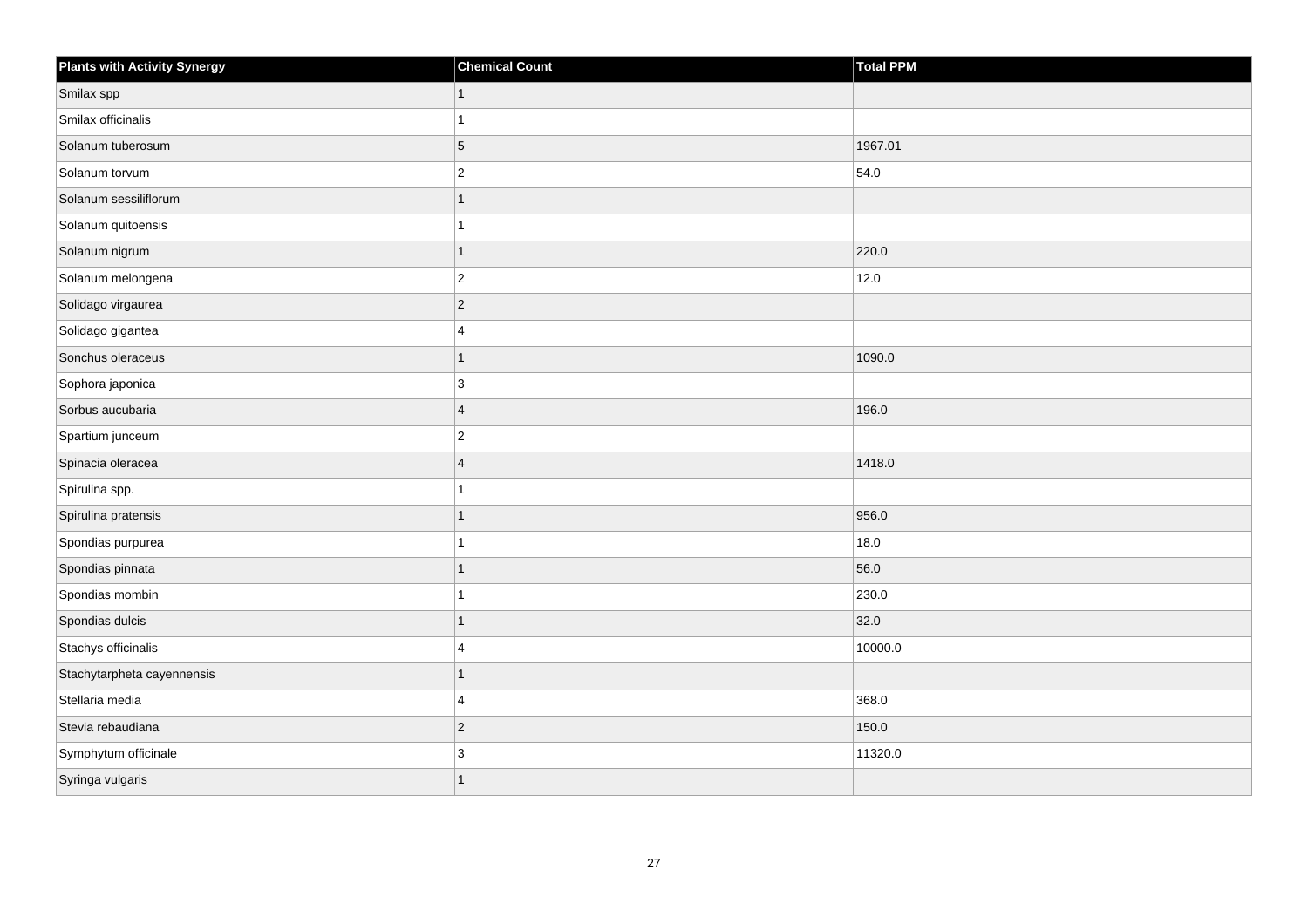| <b>Plants with Activity Synergy</b> | <b>Chemical Count</b>   | Total PPM |
|-------------------------------------|-------------------------|-----------|
| Syzygium malaccense                 |                         |           |
| Syzygium jambos                     |                         |           |
| Syzygium cumini                     |                         |           |
| Syzygium claviflorum                | $\overline{2}$          |           |
| Syzygium aromaticum                 | 6                       | 1002808.0 |
| Tabebuia impetiginosa               |                         |           |
| Tabebuia heptaphylla                |                         | 8.5       |
| Tagetes patula                      | 3                       |           |
| Tagetes minuta                      |                         |           |
| Tagetes erecta                      | $\overline{2}$          |           |
| Tamarindus indica                   | 3                       | 242.0     |
| Tanacetum vulgare                   | $\overline{4}$          |           |
| Tanacetum parthenium                | 3                       |           |
| Taraxacum officinale                | $\overline{4}$          | 168.0     |
| Taxus baccata                       | 3                       |           |
| Tecoma stans                        | $\overline{2}$          |           |
| Terminalia pallida                  | $\overline{2}$          |           |
| Terminalia ivorensis                |                         |           |
| Terminalia chebula                  | 1                       |           |
| Terminalia catappa                  | 5                       | 3.6       |
| Terminalia arjuna                   | $\overline{2}$          |           |
| Ternstroemia gymnanthera            | $\overline{1}$          |           |
| Tetragonia tetragonioides           |                         | 880.0     |
| Teucrium scorodonia                 | 3                       |           |
| Teucrium scordium                   | $\overline{c}$          |           |
| Teucrium polium                     | $\overline{\mathbf{A}}$ |           |
| Teucrium montanum                   |                         |           |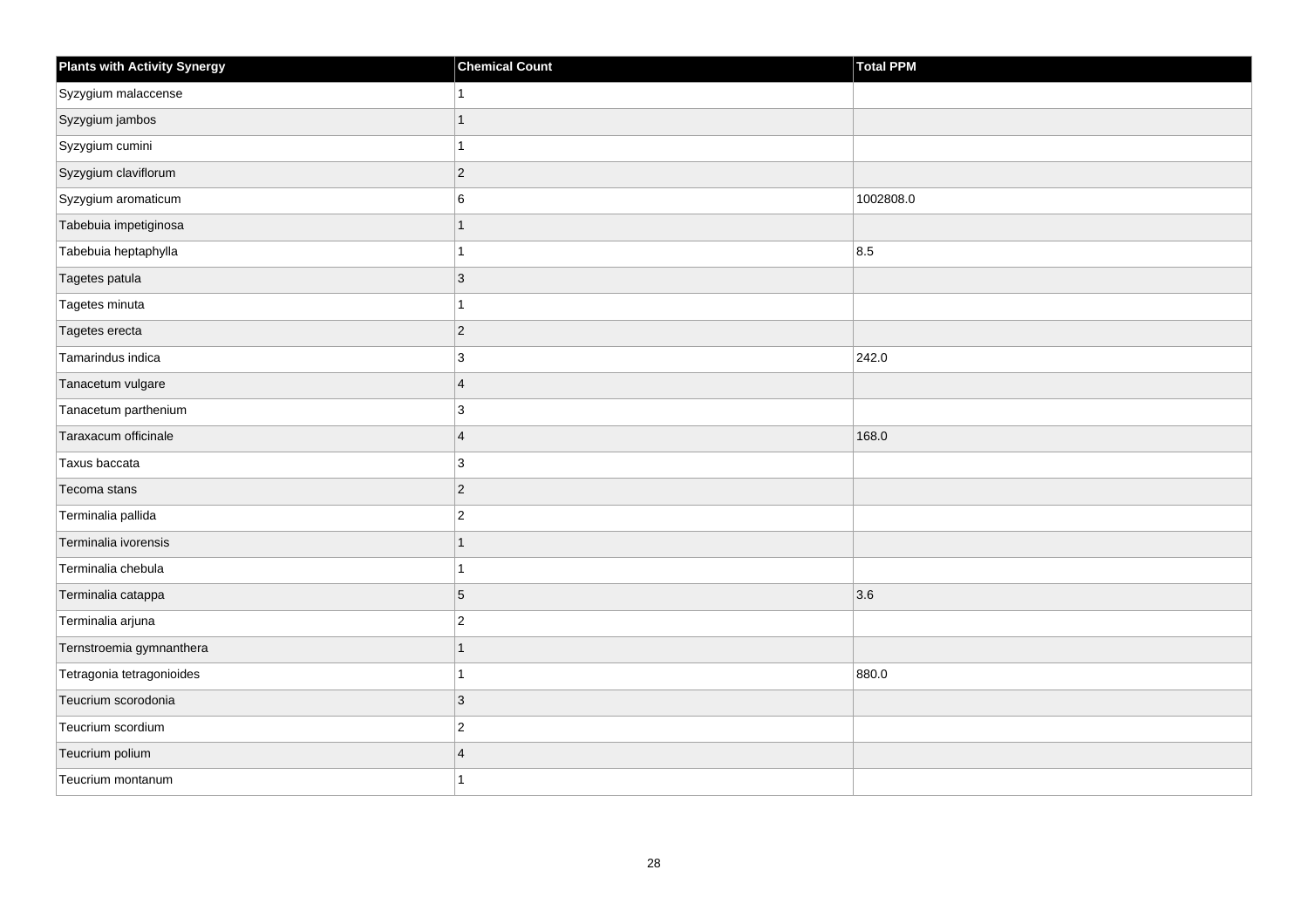| <b>Plants with Activity Synergy</b> | <b>Chemical Count</b> | Total PPM          |
|-------------------------------------|-----------------------|--------------------|
| Teucrium chamaedrys                 | $\overline{2}$        |                    |
| Teucrium botrys                     |                       |                    |
| Theobroma cacao                     | 5                     |                    |
| Theobroma bicolor                   |                       |                    |
| Thespesia populnea                  | $\overline{2}$        |                    |
| Thevetia peruviana                  | 3                     |                    |
| Thuja occidentalis                  | 1                     |                    |
| Thymus vulgaris                     | 12                    | 180618.0           |
| Thymus serpyllum                    | 5                     | 95800.0            |
| Thymus funkii                       |                       |                    |
| Thymus cilicicus                    |                       |                    |
| Thymus capitatus                    |                       |                    |
| Tilia sp.                           | $\overline{3}$        |                    |
| Tragopogon porrifolius              |                       | 0.536              |
| Tribulus terrestris                 | $\overline{2}$        |                    |
| Trichosanthes anguina               | $\overline{2}$        | 260036.0           |
| Tridax procumbens                   |                       |                    |
| Trifolium pratense                  | $\overline{7}$        | 24.0               |
| Trigonella foenum-graecum           | $\overline{4}$        | 557.2              |
| Triticum aestivum                   | 6                     | 16.439999999999998 |
| Tropaeolum tuberosum                |                       | 4.2                |
| Tropaeolum majus                    |                       | 1330.0             |
| Tsuga canadensis                    |                       |                    |
| Turnera diffusa                     |                       | 142.0              |
| Tussilago farfara                   | $\overline{2}$        |                    |
| Ulex europaeus                      |                       |                    |
| Ullucus tuberosus                   | 1                     | 1.4                |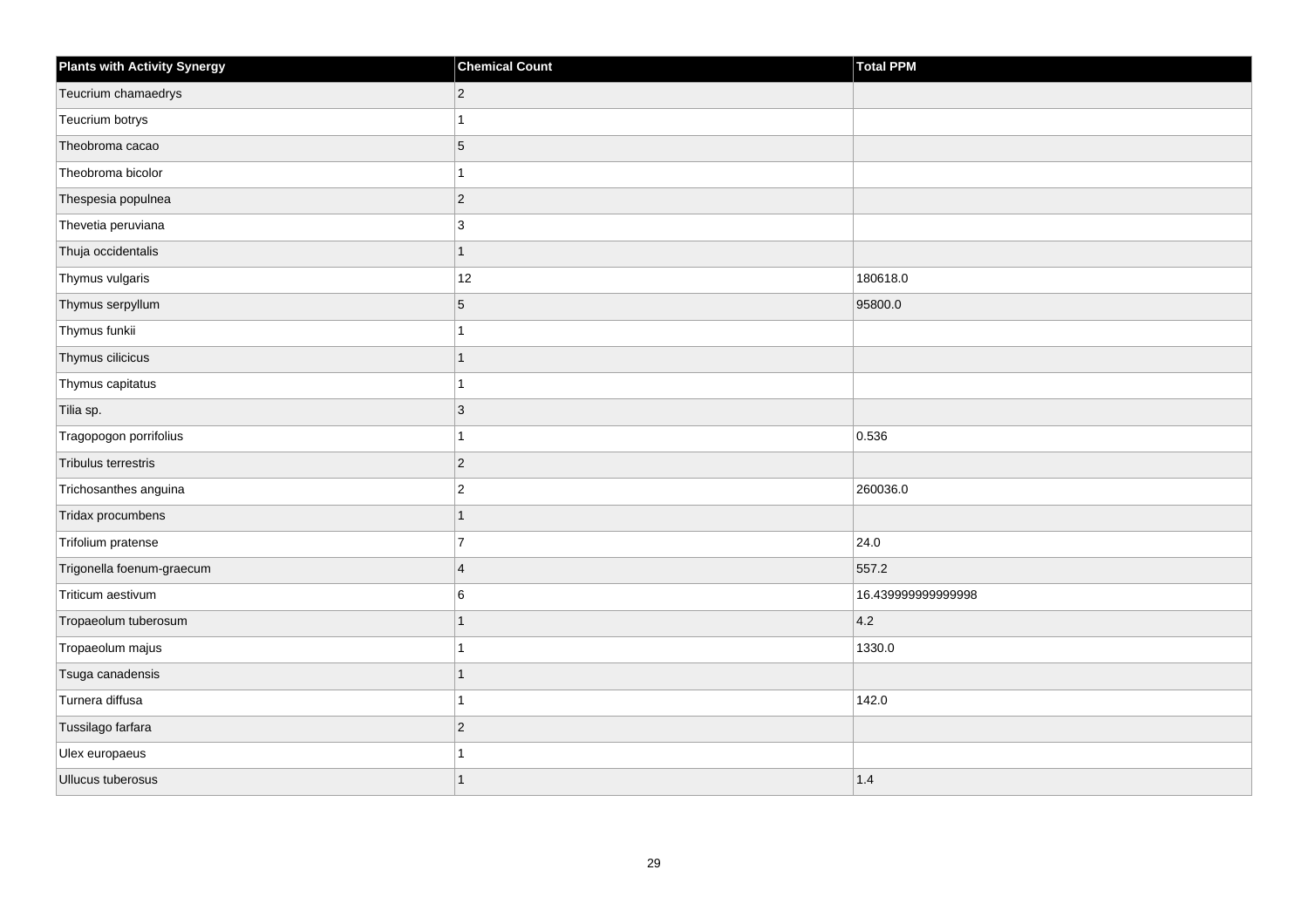| <b>Plants with Activity Synergy</b> | <b>Chemical Count</b>   | Total PPM         |
|-------------------------------------|-------------------------|-------------------|
| Ulmus rubra                         | $\overline{2}$          | 49.0              |
| Umbellularia californica            | 1                       | 160.0             |
| Uncaria tomentosa                   | $\overline{\mathbf{c}}$ |                   |
| Uncaria guianensis                  | 1                       |                   |
| Uncaria catechu                     | 1                       |                   |
| Urginea maritima                    | $\mathbf{1}$            |                   |
| Urtica dioica                       | 6                       | 296.0             |
| Vaccinium vitis-idaea               | $\overline{7}$          | 22000.0           |
| Vaccinium myrtillus                 | 11                      | 6462.0            |
| Vaccinium macrocarpon               | $\overline{7}$          | 505.2             |
| Vaccinium corymbosum                | 9                       | 7.88              |
| Valeriana officinalis               | $\overline{4}$          |                   |
| Vanilla planifolia                  | 3                       |                   |
| Verbascum thapsus                   | $\sqrt{2}$              | 86.0              |
| Verbena officinalis                 | 3                       | 20000.0           |
| Viburnum prunifolium                | 3                       |                   |
| Viburnum opulus                     | 5                       |                   |
| Vicia faba                          | $\vert$ 3               | 23.2              |
| Vigna unguiculata                   | 1                       | 158.4             |
| Vigna subterranea                   | 1                       | 0.22              |
| Vigna radiata                       | 3                       | 5.199999999999999 |
| Vigna mungo                         | 1                       | 1.0               |
| Vigna angularis                     | 1                       | $1.8$             |
| Vigna aconitifolia                  | 1                       | 0.4               |
| Vinca minor                         | 1                       | 100800.0          |
| Viola tricolor                      | $\overline{2}$          |                   |
| Viola odorata                       | $\overline{\mathbf{4}}$ | 1428.0            |